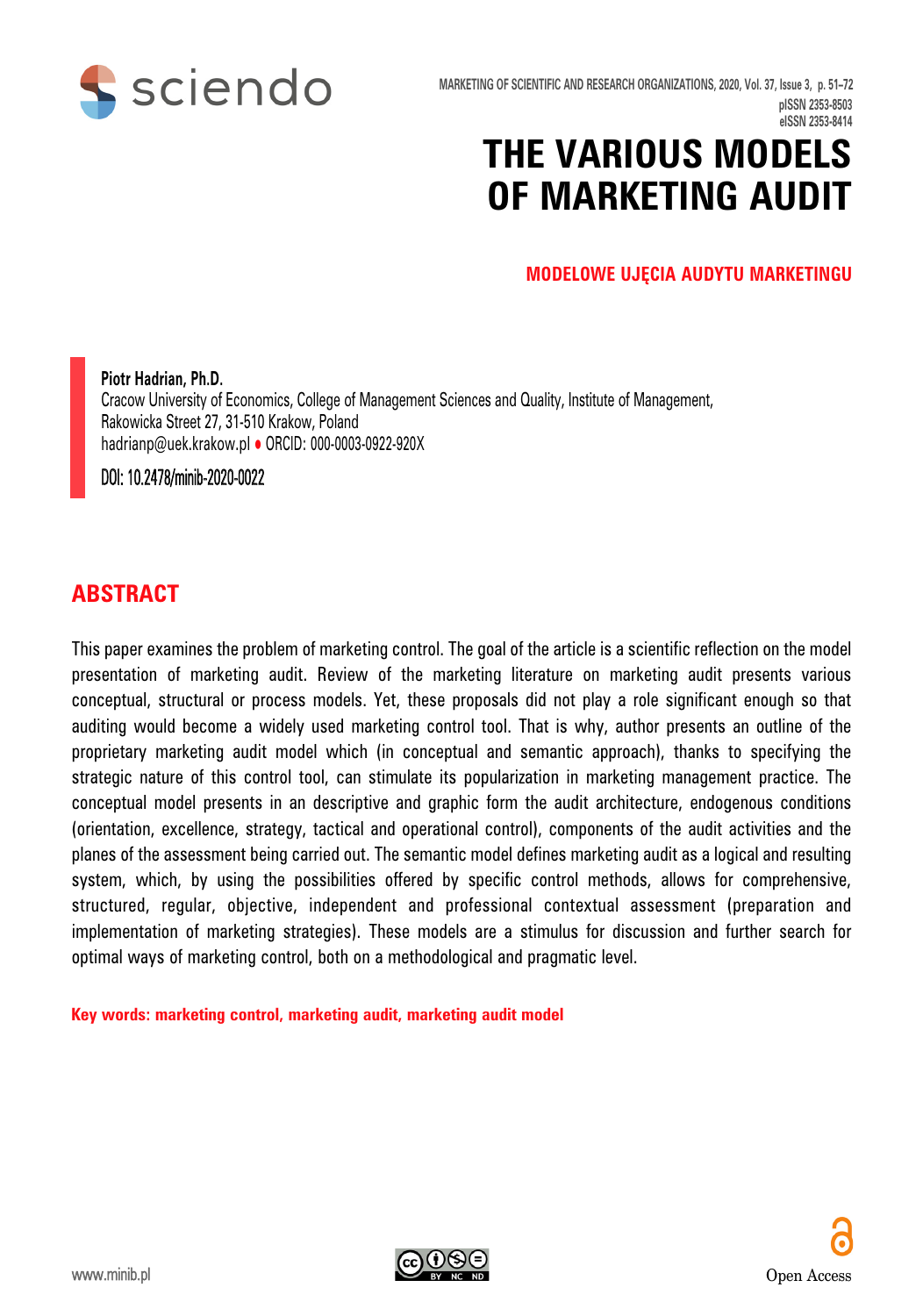#### **ABSTRAKT**

Artykuł jest poświęcony problematyce kontroli marketingu, a jego bezpośrednim celem jest refleksja naukowa dotycząca modelowego przedstawienia audytu marketingu — jednego z narzędzi strategicznej kontroli marketingu. W artykule zaprezentowano omawiane w literaturze marketingowej poglądy dotyczące audytu marketingu, które można potraktować jako jego modele o charakterze koncepcyjnym, strukturalnym czy procesowym. Propozycje te nie miały jednak na tyle istotnego znaczenia, by audyt stał się powszechnie wykorzystywanym narzędziem kontroli marketingu. Dlatego przedstawiono zarys autorskiego modelu audytu marketingu (w ujęciu koncepcyjnym i semantycznym), który dzięki uściśleniu strategicznej istoty tego narzędzia kontroli może stanowić stymulantę jego upowszechnienia w praktyce zarządzania marketingiem. Model koncepcyjny przedstawia w formach opisowej i graficznej architekturę audytu, uwarunkowania endogeniczne (zorientowanie, doskonałość, strategia, kontrola taktyczno-operacyjna), składniki działań audytorskich oraz płaszczyzny realizowanej oceny. Model semantyczny określa audyt marketingu jako układ logiczno-wynikowy, który — wykorzystując możliwości zastosowania określonych sposobów kontroli — umożliwia dokonanie wszechstronnej, ustrukturyzowanej, regularnej, obiektywnej, niezależnej i profesjonalnej oceny kontekstowej (przygotowanie i realizacja strategii marketingu). Modele te powinny stanowić bodziec do dyskusji i dalszych poszukiwań optymalnych sposobów kontroli marketingu zarówno na płaszczyźnie metodologicznej, jak i pragmatycznej.

**Słowa kluczowe: kontrola marketingu, audyt marketingu, model audytu marketingu**

JEL: M31, M42

## **Introduction**

An efficient system of control is estimated to be one of the guarantees of profitability of management activities undertaken in the case of every function of an organization, including marketing. Control indicates the areas of marketing of different levels of usage, effectiveness and efficiency, thus marking the need for changes in the terms of allocation of resources, connection between different activities, changes of scope and intensity of activities, becoming one of the essential factors influencing the level of efficiency of the marketing management system. It incites to become interested in the methodology of marketing control, in the theoretical as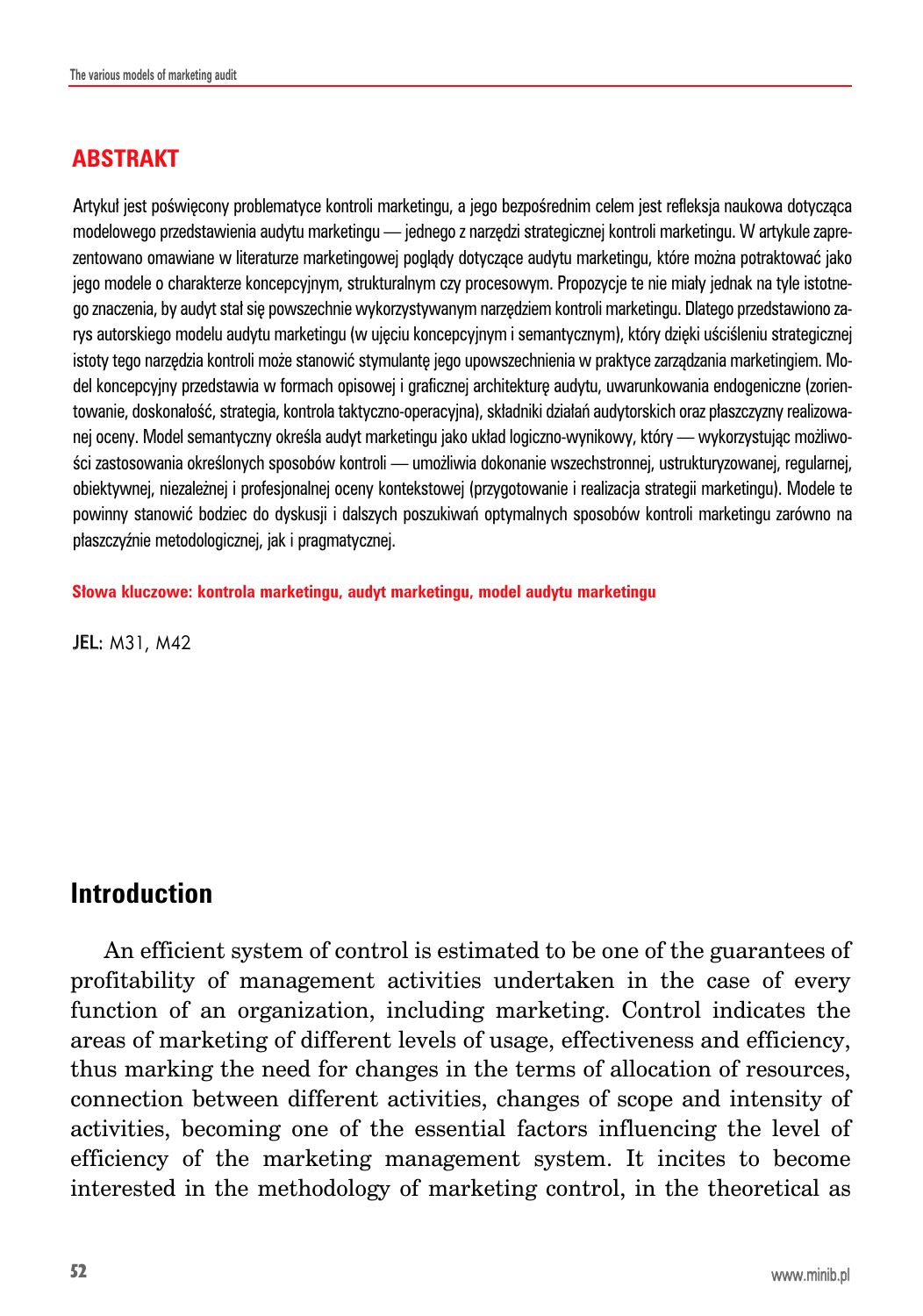well as pragmatic concept. One of the important elements of theoretical considerations are attempts to describe substantial researched phenomena, processes, objects as well as methods and control technics in the form of models being their theoretical reflection constituting the basis for the implementation solutions.

By the model it can be understood a symbolic reflection (imitation) of the character, structure, process or state of an object (realistic or abstract), as well as relations existing between separate elements (Wesołowski, 2007, p. 5 ; Smyczek, 2013, p. 181), taking on the physical, graphic, symbolic or logical form, and while considering the inclusion of the time factor – also static and dynamic (Zdanowicz, 2002, p. 29).

As one of the main qualities of models are assumed their heurestic values allowing to guide and incline the user to independent solving of the issues encompassed in models (Nowak, 2007, pp. 443–447). The structure of each of the model means adopting a multitude of assumptions and restrictions. For understanding it, it is necessary to determine what objective it is bound to serve, because it is the main objective of the model that determines its character and form.

The necessity and meaning of conducting a strategic control emphasized in the considerations regarding the issue of marketing management inclined the author to undertake delibarations dedicated to the model approach of the marketing audit. The main objective of the argument being discussed in the paper is to present the author's proposition of a model, indirectly through the accomplishment of the goal of the literature overview of the marketing audit concepts provided in the literature of the subject, which may be treated as model approach (although the propositions offered by the authors weren't presented as models in a direct manner). For the fulfilment of the intermediate goal the method of a systematic review of publications in the scientific bases of Scopus, Web of Science and Ebsco<sup>1</sup> has been used. The modeling from the structural (abstract reflection) and dynamic point of view (logical and time consequence) (Glinkowska, 2010, p. 257; Nowosielski, 2009, pp. 189–190), mixed approach (diagnostic and prognostic) and informal methods of modeling (Nowosielski, 2009, pp. 190–191) has been implemented to achieve the main objective.<sup>2</sup>

In the publication an evaluation of up to date achievements has been provided in terms of modeling of marketing audit and the proprietary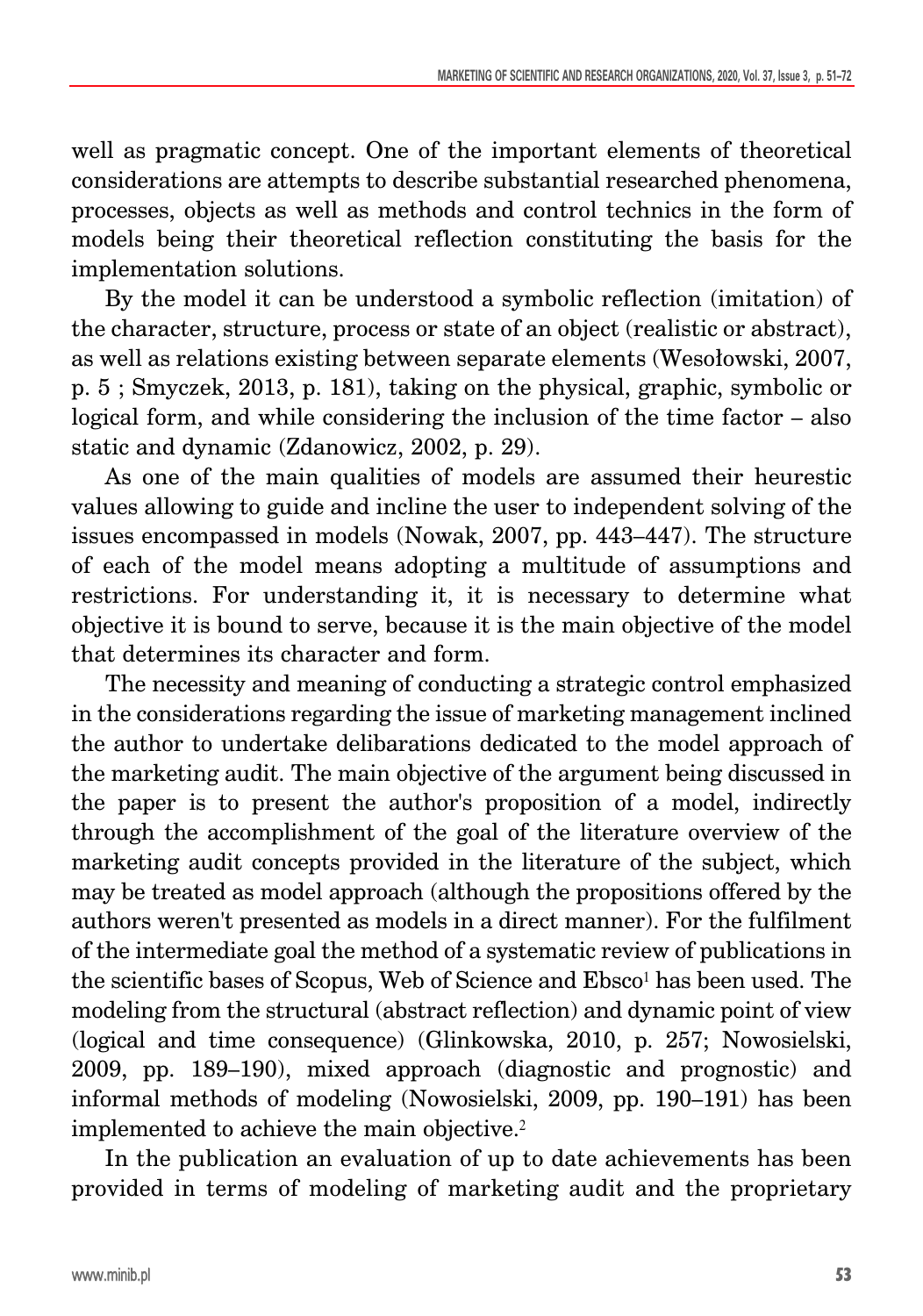model in the concept, as well as semantic approach, $3$  broadening the scope of proposed characteristics of the marketing audit (treated as a separate semantic category), which allow to distinct it as a specific strategic control tool of marketing.<sup>4</sup>

# **Concept of the audit as a strategic marketing control tool**

In the literature considering the overall marketing as a social and management conception, the issue of control has taken relatively not much space, which seems to be a consequnce of quite a long period of time in which an opinion prevailed that it was very difficult, impossible almost, to measure the effectiveness and efficiency of marketing.<sup>5</sup> The aspects related to the issue of marketing are of often hard to capture, incidental and dynamic character, and the means of control are imperfect (declarative, intuitive) which has caused difficulties in defining of the marketing effects. It was Buzzell (1958) who first questionned the thesis about the absolute unmetarialistic character of effects of the marketing, and consequently their unmeasurability, which gave a commencement to a broader discussion on the incumbent possibilities of marketing control and proposing of its structurized solutions.<sup>6</sup> Drawing on experience of the management consultants at the turn of the 1950s and 1960s the technique of audit (Kotler, 1977, p. 25), began to be used in the control of marketing, and the researched started to analyze the value which organizations may achieve by improving their marketing activities as a consequence of using the results effecting from such control.

Scientific considerations regarding the marketing audit was initiated by a report published by the American Management Association. The starting point for considerations therein contained was the work of Shuchman (1959), who perceived the marketing audit as a tool fulfilling a prognostic, as well as diagnostic function, which may be used by wellprospering companies, as well as those struggling with serious market problems resulting from objective market threats. In his discourse Shuchman defined the marketing audit, indicated its main objectives, and premises of its application and described the fundamental problems related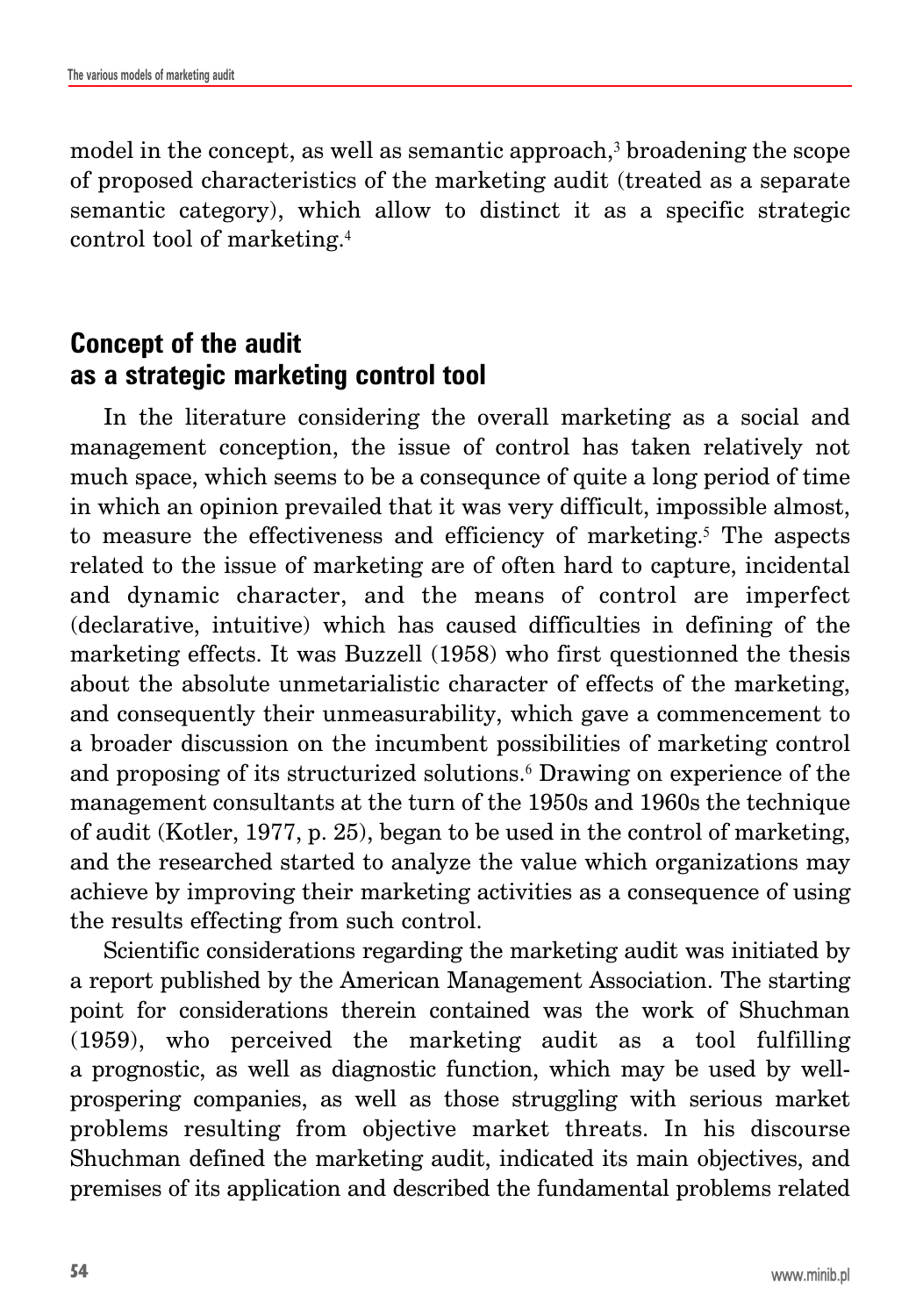to its implementation. In the opinion of the second author of the report — Sessions (1959) — making use of the audit stemmed from the necessity of permament reorientation of an organisation, therefore he recommended conducting an audit as often as it seemed necessary to introduce market orientation the company. Thus, the audit was to be perceived as a certain standard, repeatable analytical and control procedure. The author indicated as well the three stages of an audit, which may define its final outcome:

- 1) determination of the objective, constituting the degree to which a company's market position can be improved over a specified period of time (expressed in the form of the desired level of incomes achieved and/or production or profit),
- 2) ascertainment of a detailed audit program, drawn up in the time and object (events) approach and designed to achieve the desired objectives,
- 3) organisation of activities necessary for the implementation of the program (in the chronological and the time domain approach), allowing for the usage of all of the relating remarks and amendments to the structures, proceedures or staff.

This proposal may be treated as the first procedural audit model, which another author of the report enriched with a structural form by distincting six basic aspects of the marketing activities to undergo evaluation: objectives, strategies, organizational system, methods, proceedures and staff (Oxenfeldt, 1959). In order to be more effective in increasing of the impact and reducing the marketing cost (therefore rising the effectiveness of the marketing activities), the management staff was recommended to develop a comprehensive program, which would ensure a rigorous evaluation of all of the marketing activity areas paying special attention to all the of the 6 aspects.

Inquiries concerning the marketing audit reflected in the subsequent publications in the 1960s. Despite taking up interesting topics, including the problem of determining the characteristics of the audit, the possibility of its use, strategic nature (Oxenfeldt, 1966), differentiation as to the scope and form of implementation (Kotler, 1967), technical implementation of the audit in the form of control questions lists relating to the issues falling within the scope of the audit (Rothman, 1964,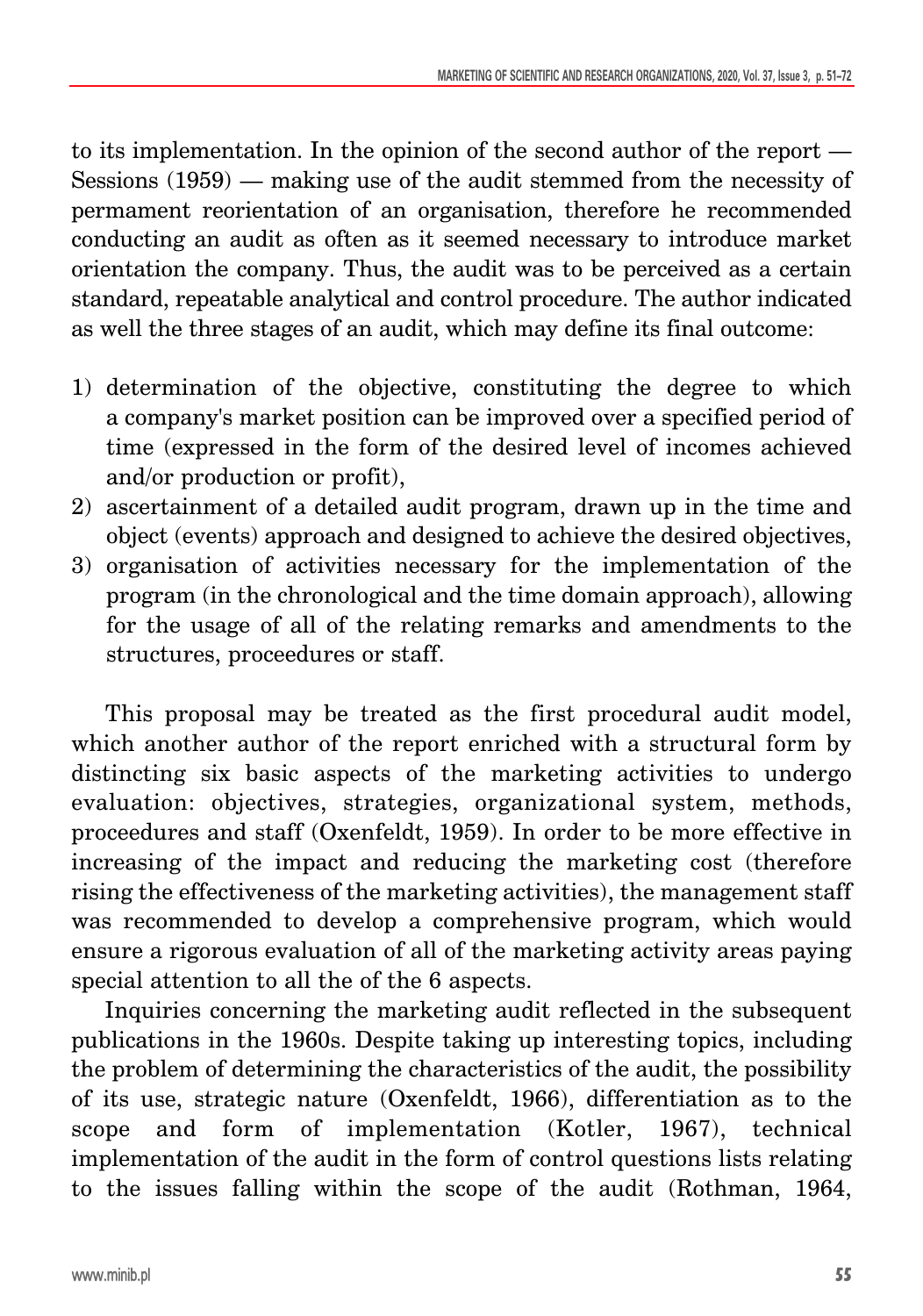pp. 15–17), did not formulate any new solutions that could be treated as audit models. At the end of this period, there began to prevail a belief that companies turn to a marketing audit in an act of desperation, when they find themselves in a critical situation, struggling with some kind of specific problems. For these reasons, the audits conducted usually took the form of a limited marketing control (activity-level audit) or evaluation of very detailed activities, focusing on grappling with the symptoms of an unfavorable situation rather than on the fundamental problems.

In order to avoid such imperfection in the use of the audit, at the beginning of the 1970s there appeared publications confirming the earlier suggestions, that the scope of the marketing audit should relate to the entire marketing activity, due to the interdependencies between each of its various functions and instruments. Therefore, a solution has been offered which can be considered as a model approach both of conceptual, as well as process characteristics, suggesting conducting an audit encompassing a review (Tirmann, 1971):<sup>7</sup>

- the organisation's marketing environment, which evaluates the company's efforts to understand its environment; it should include an assessment of the state of market surveillance, competitive situation, consumer profile, structures and commercial practice;
- <sup>z</sup> a marketing system aimed at a comprehensive evaluation of the internal marketing system, ie the structure and content of the objectives, program premises and their implementation, marketing organization;
- <sup>z</sup> specific marketing elements (problems) diagnosed during the first two stages of this procedure.

In the economically turbulent decade of 1970s the awareness of the need to use audit as one of the crucial control tools in the process of management began to percolate to the consciousness of the managers. The marketing audit was interesting and valuable enough a tool for controlling the development of company's orientation, and the previous theoretical investigations advanced to the point, that further attempts were being undertaken to determine its structure. One of them indicates a marketing audit model (in the process approach), in which three fundamental stages have been distinguished (Kotler, Gregor & Rodgers, 1977, pp. 27–29):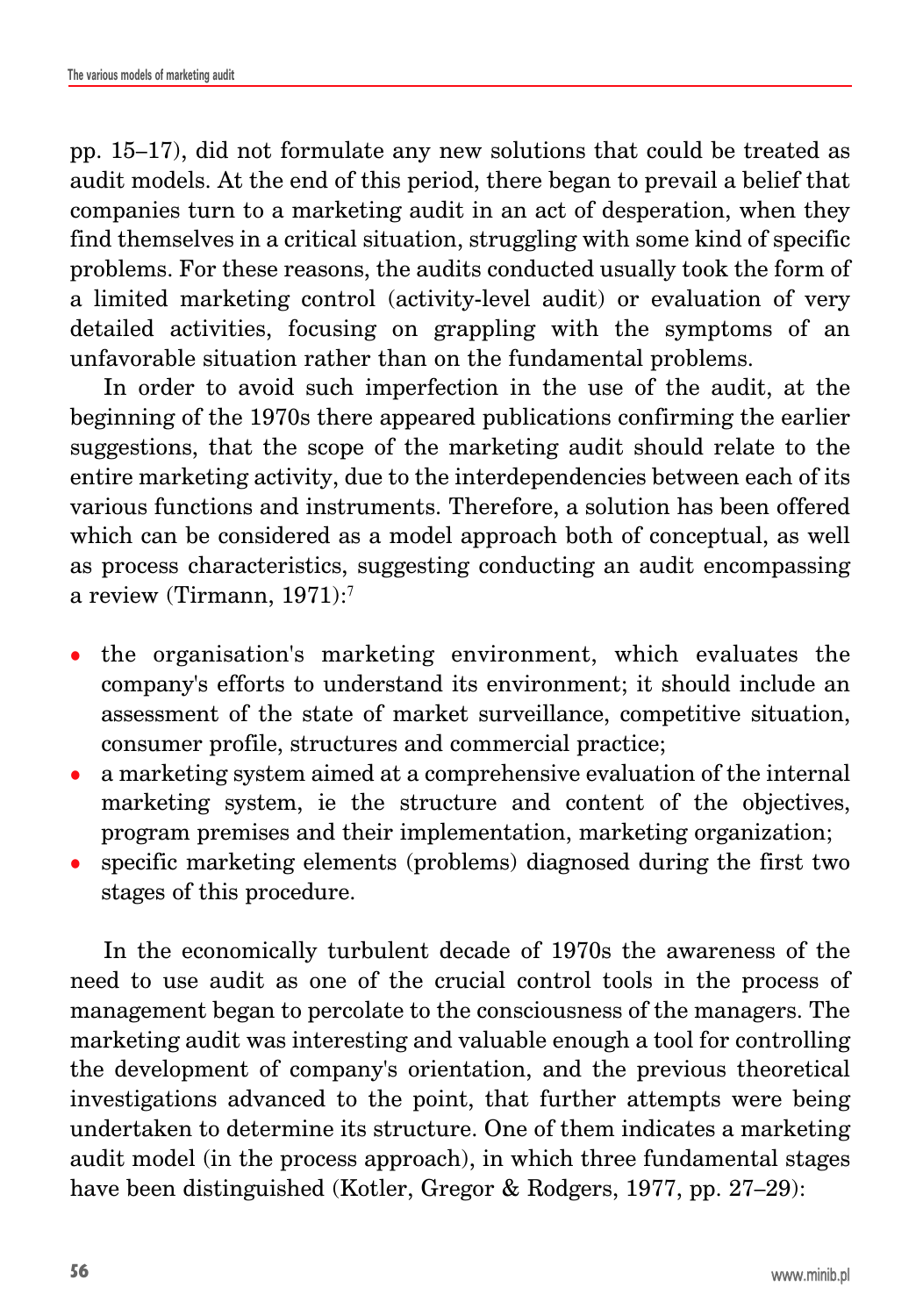- 1) defining the objectives and scope of the audit agreeing on the goals, the range, depth, sources of data, duration of the audit and the form of the report;
- 2) collecting of the empirical material defining the scope and obtaining the primary and secondary material necessary for the conduction of the control process;
- 3) preparation and presentation of the results formulation of the preliminary conclusions on an ongoing basis as the data is provided and after the data collection phase is fully completed, preparing a verbal and visual presentation forwarded for the consultation with the principal, and finally preparing the final report including any potential suggestions on the part of the ordering persons; attention has been paid to the fact that the most valuable result of the audit is not the report itself and the auditors' detailed recommendations contained therein but the assimilation process, debate and developing of the concept of necessary marketing activities.

The presented three-stage image of the audit process can be treated as a simple "black box" model, the stages of which have been described without deeper consideration of the input, output elements and the mechanisms taking place inside the process.

As a significant achievement of the considerations on the marketing audit carried out by the researchers of this period should be acknowledged the distinction of its six fundamental components, i.e. audit of the marketing environment (split into macro- and micro-environment), marketing strategy, organization of marketing activities, marketing system, efficiency of marketing activities and marketing operationalization (Kotler, Gregor & Rodgers, 1977, pp.  $31-33$ ).<sup>8</sup> This proposal can be perceived as a structural model of the marketing audit scope, due to which a logic of this control tool was emphasised, i.e. beginning the research from evaluation of the market situation of a company and the changes taking place in the market, as well as the opportunities and risks resulting from it, and then research of the marketing objectives of the company, strategies related to it, organisational, system and financial issues, and finally a deeper examination of one or few of them, having a key influence on the efficiency and effectiveness of the marketing activities.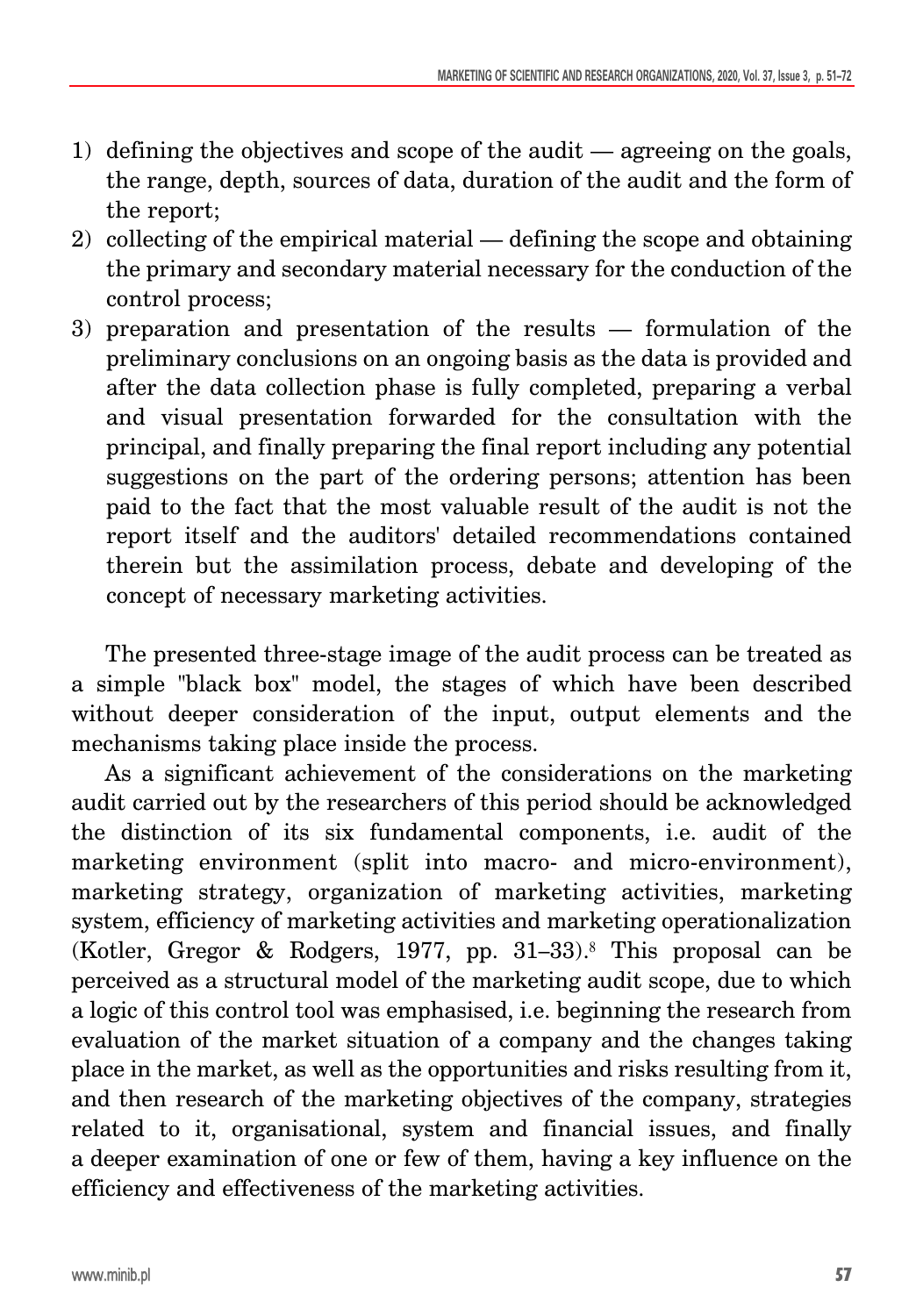At the end of the 1970s, a belief emerged that there was a strong, developing base of knowledge and marketing audit methodology that should be expertly taken advantage of. The theoreticians' considerations and the practitioners' opinions confirmed the value of the audit resulting from the fact that it focuses on the main assumptions of marketing activities, therefore it began to be perceived as an element of a strategic marketing control (Enis & Mokwa, 1979). The authors proposed solutions simplifying the process and standardizing the scope of the audit, aiming at making it more accessible and approachable to companies (M.T. Wilson in 1980).<sup>9</sup> The practical usage of this research and development potential was, however, assessed ambivalently, far weaker than the importance attributed to the audit (Capella & Sekely, 1978; Myers, Massy & Greyser, 1980, p. 280).

Assigning into the mainstream of the research concerning the practice of applying of the audit process A. Wilson (in 1982) proposed a proprietary structural solution containing a set of 28 issues raised in the audit, and she presented lists of corresponding control questions (Wilson, 2002). Some of the indicated issues constitued newly observed areas of evaluation, but most of them resulted from detailing of the issues previously indicated by the researchers dealing with marketing topics demanding control. However this proposal can be treated as yet another structural model of marketing audit, precising and deepening the potential scope of auditorial considerations.

In the 1980s the audit began to seen as an effective tool used either for modifying the already existing ways of perceiving the marketing concept in a company or introducing new ways of perceiving it. Mokwa (1986) proposed that the marketing audit played a role of a guide introducing the policymakers into the strategic nature of the marketing and stimulating the decision-making processes. He saw the audit as a three-phase process containing (Mokwa, 1986, pp. 89–90):

- 1) diagnosis of a current and historical organisational marketing context;
- 2) a prognosis concerning the dynamics of an organization having regard to the foreseen changes in market conditions;
- 3) formulation of a set of recommendations preceding the planning proces in order to improve directional indications and marketing's efficiency.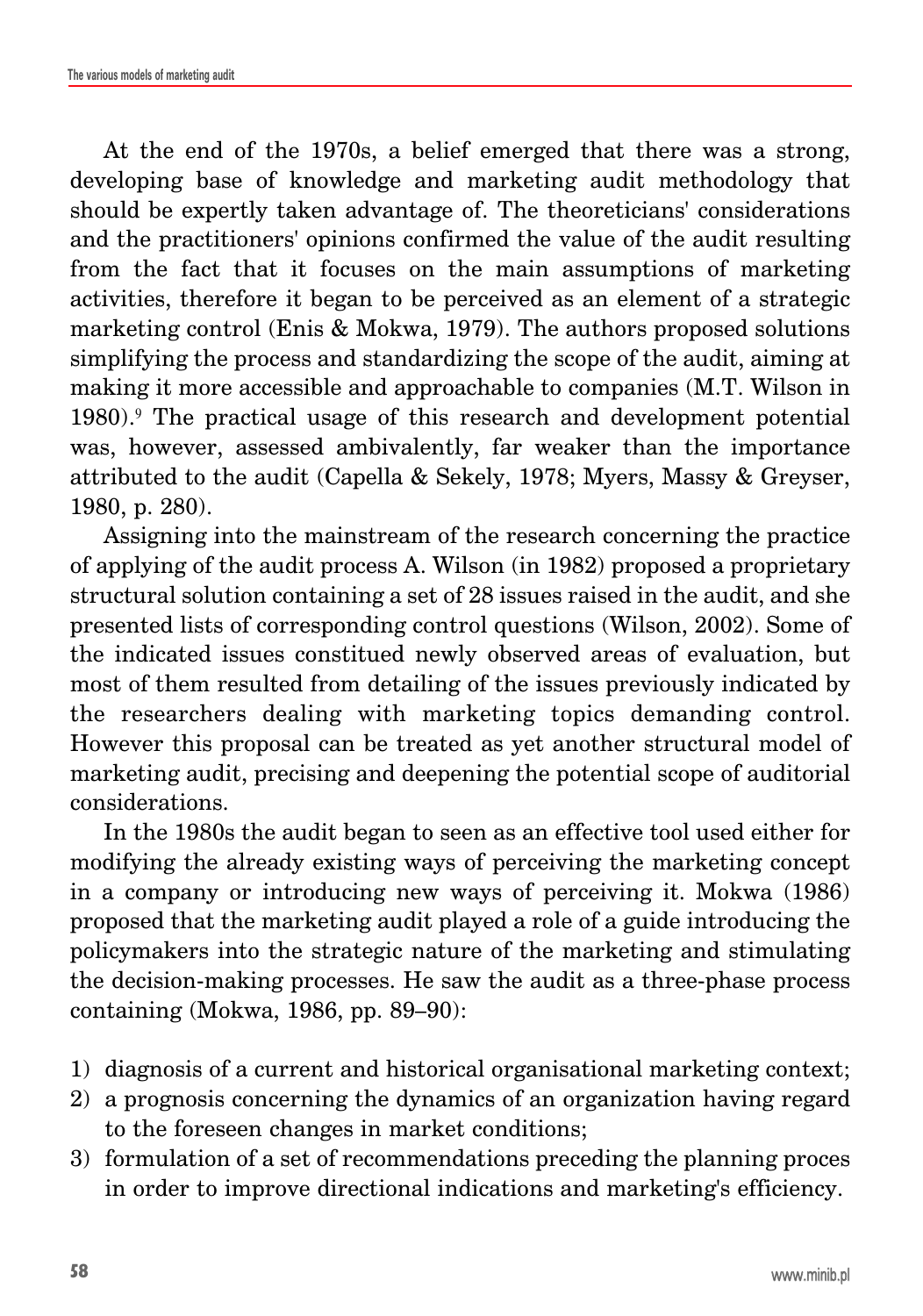The researcher correlated the structure of a complex marketing audit architecture with the strategic plane of the marketing, thus making a model of the auditorial activities flow (Figure 1). Transition to the subsequent phases of the audit proces (diagnosis  $\rightarrow$  prognosis  $\rightarrow$ recommendations) should ensue after the previous stage has ended. The diagnosis phase should stipulate what are the scope and manners of implementation of the marketing policy, as well as declared promises (benefits) resulting from this kind of marketing management. Eventually, the last stage should be the recommendations of the new marketing policy and methods of its implementation and reasons for their introducing.

| <b>Diagnostic Profile</b><br>- Where are we now?<br>- Where have we been?                                                                                                                                                                                                                                                                                                                                  |                               |                                   |                                  | Prognosis<br>- Where are we going?<br>- Where can we go? |                                                              | <b>Preplanning Recommendations</b><br>- Where should we go?<br>- How can we get there? |                                   |                          |
|------------------------------------------------------------------------------------------------------------------------------------------------------------------------------------------------------------------------------------------------------------------------------------------------------------------------------------------------------------------------------------------------------------|-------------------------------|-----------------------------------|----------------------------------|----------------------------------------------------------|--------------------------------------------------------------|----------------------------------------------------------------------------------------|-----------------------------------|--------------------------|
| <b>Strategic</b><br>Marketing<br>Policy<br><b>Dimensions</b>                                                                                                                                                                                                                                                                                                                                               | Policy<br>Contents<br>(What?) | Management<br>Processes<br>(How?) | Management<br>Premises<br>(Why?) | Relevant<br>Trends,<br>Forecasts<br>and<br>Scenarios     | Policy<br>Momentum,<br>Extrapolations<br>and<br>Prospectives | Policy<br>Contents<br>(What?)                                                          | Management<br>Processes<br>(How?) | Justifications<br>(Why?) |
| Product/Market<br>Mission, Scopes<br>and Objectives<br>Product/Market<br>Organisation,<br>Culture and<br>Decision Systems<br>Products/Market<br>Portfolio,<br>Resource and<br><b>Investment Posture</b><br>Market Definitions.<br>Dynamics and<br>Environments<br>Product /Market<br>Position(s) and<br>Competitive<br><b>Stances</b><br>Marketing<br>Program(s)<br>Market and<br>Marketing<br>Performance |                               |                                   |                                  |                                                          |                                                              |                                                                                        |                                   |                          |
| Markets and<br>Marketing Potential                                                                                                                                                                                                                                                                                                                                                                         |                               |                                   |                                  |                                                          |                                                              |                                                                                        |                                   |                          |

**Figure 1. The model approach of the marketing audit according to M.P. Mokwa**

Source: elaboration on the basis (Mokwa, 1986, p. 90).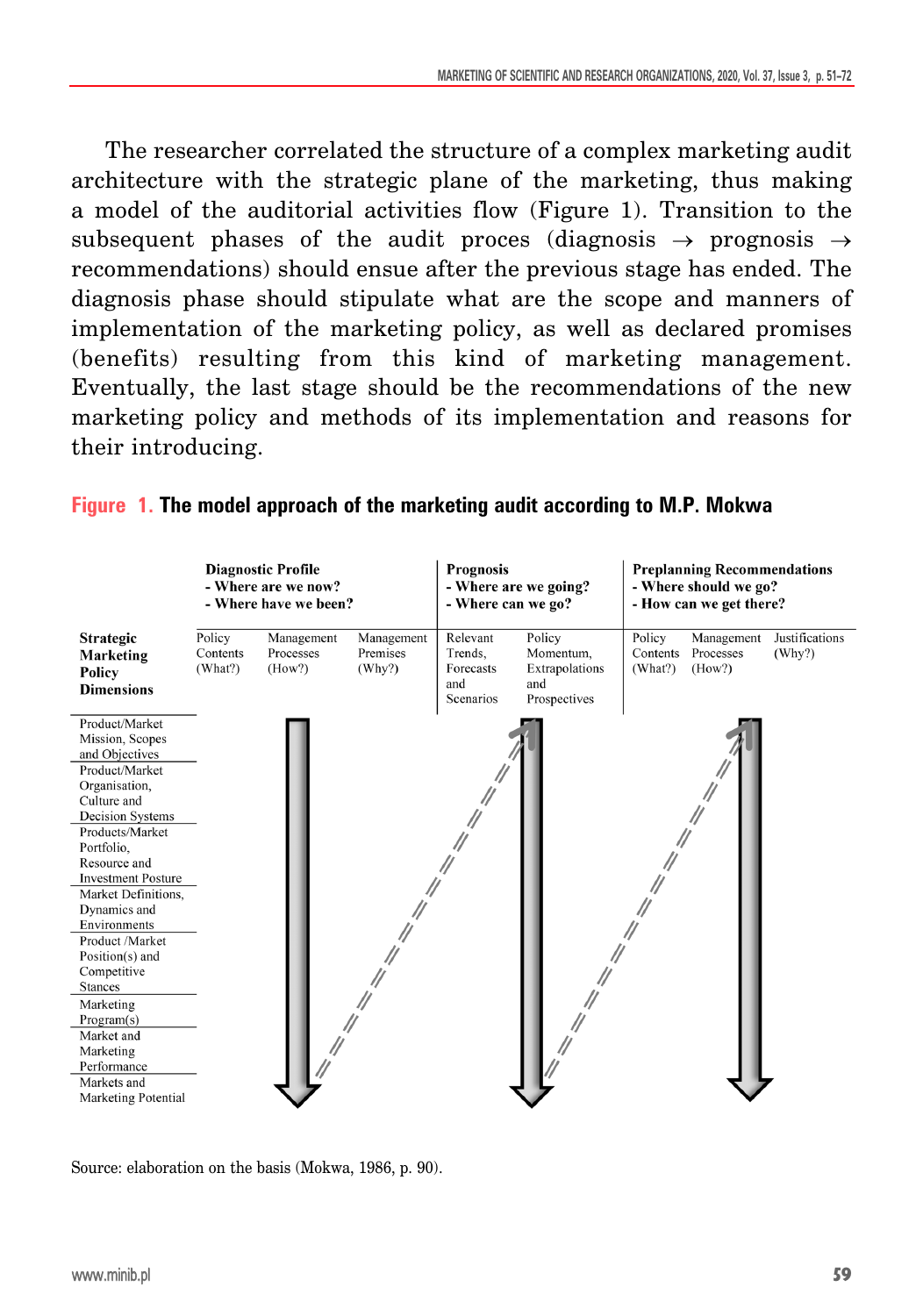The model determines the conduct of an audit, starting with the evaluation of the organization's mission and current directional solutions, through the context of the environment, which allows to determine the company's position in the market, and then to evaluate the product/market programs. Logic of this construction presumed that the strategic potential and marketing's efficiency was influenced by the directions and marketing programs being currently implemented in the market context, in order to achieve the organisation's mission. The marketing audit perceived in this manner provided for the assessment of the most essential strategic elements of the company. Simultanously it was defined as the universal methodological procedure enabling implementation of the four roles (hierarchically arranged depending on the company's awareness in the scope of the marketing concept and the practice of its application), graphically expressed as: a communication tool, analitical scheme, a decision catalyst, and an element of the directional policy system (Mokwa 1986, pp. 92–95).<sup>10</sup> In the author's opinion the conception of the marketing audit presented by Mokwa fully satysfies the characteristics of the model both in the conceptual and process approach, as well as structural.

In the 1990s there were attempts undertaken to develop the methodology of the audit offering new solutions in terms of its conduct principles, specifically of the separate control areas and corresponding to them research questions (Brownlie, 1993, pp. 7–8; Köhler, 1993, p. 169).<sup>11</sup> In the following decades on the basis of these and previous morfological propositions there were developed further detailed models of the marketing audit structure, containing various sets of issues being under control (Tvede & Ohnemus, 2001, p. 114; Kotler, 2006, pp. 308–312).<sup>12</sup> These propositions provide the fundamental conceptual basis of a significant theoretical and methodological, as well as application importance. Each of the proposition (at the level of the general specification of the problematic issues) can be treated as the model approach of structural characteristics, but concerning only one of the audit structure element, that is its scope.<sup>13</sup>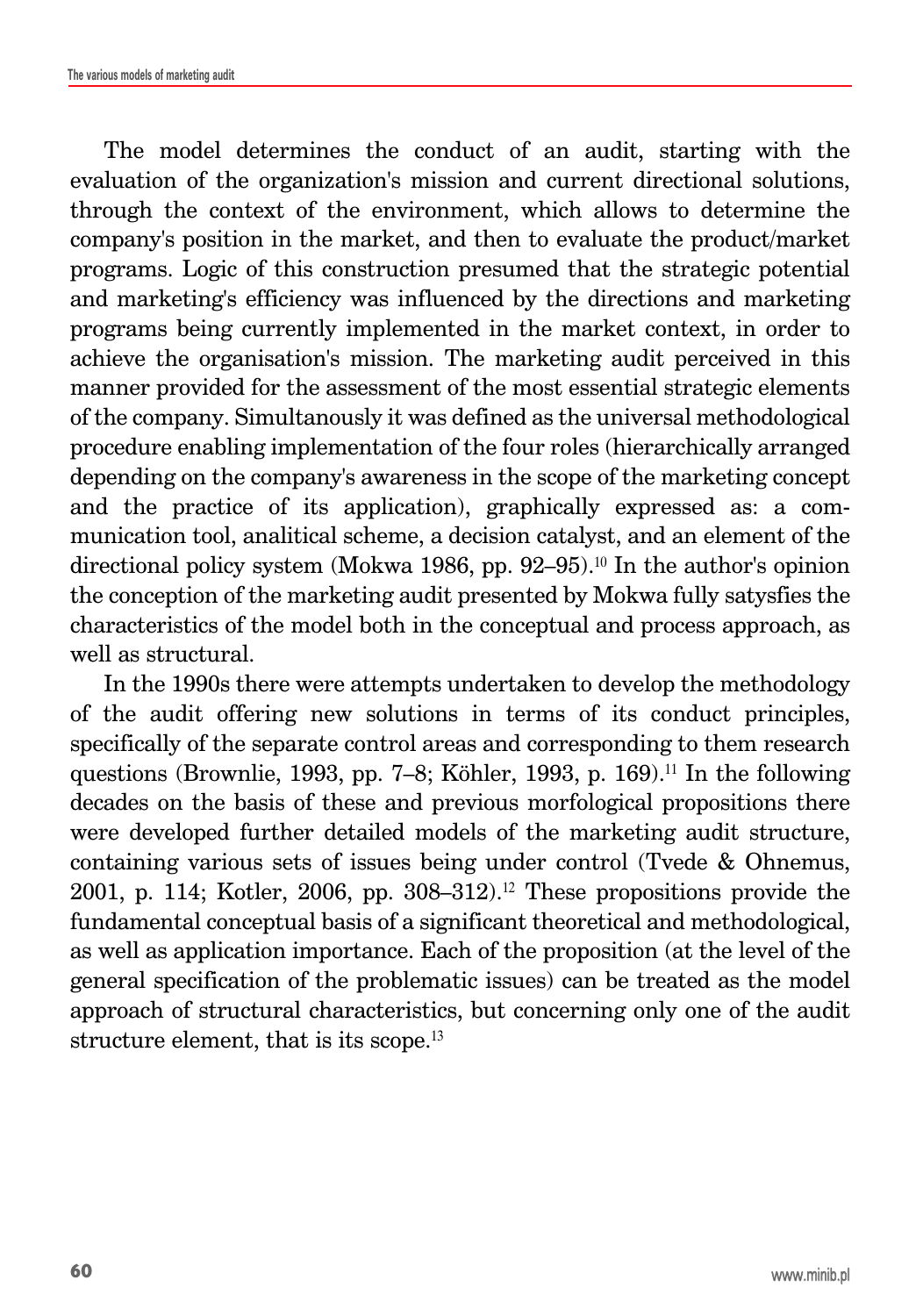# **Conceptual and semantic model of the marketing audit**

The concepts of recognition of the essence, structure or process of the marketing audit presented in the literature of the subject prompted the author to elaborate his own proposition of a model, understood as a theoretical construction having particular cognitive and scientific values, as well as the utilitarian value allowing for the implemantation of this control tool in marketing-oriented organisations. The model is presented in the conceptual and semantic approach (Falencikowski, 2012, pp. 84–85).

In the first dimension the marketing audit model is a conceptual tool expressing the logic of placing the audit in the context of organization's strategic control. The model seen in this manner contains the description of audit's architecture, engodenic determinants (orientation, excellence, strategy, tactical and operational control), components of auditorial activities and planes of the applied evaluation. Therefore, it is a relatively isolated, compound conceptual object, describing conduction of the audit as a strategic control tool by indicating the logic of evaluation of the marketing strategy implementation in order to create value for the organisation and its stakeholders. The construction of the model presented is a consequence of general conclusions resulting from the conducted theoretical studies dedicated to the issue of acknowledgement, explanation and deepening of the identity of the audit and the analysis of the secondary results and author's own empirical research concerning the practice of marketing audit.<sup>14</sup>

Theoretical acknowledgement of the above mentioned research issue, in its cognitive and classification approach, through defining of the marketing audit's assumptions, allowed for undertaking of considerations concerning the decisive problem related to the practical possibilities of achieving the previously identified identity of the marketing audit. The issue formulated required undertaking of the research on how the changes in the conception of management and marketing's evolution influence shaping of the control category, the specifics of the audit as a control tool, strategical dimension of the marketing audit, and further on, the degree of use of the audit as a marketing control tool in the business practice.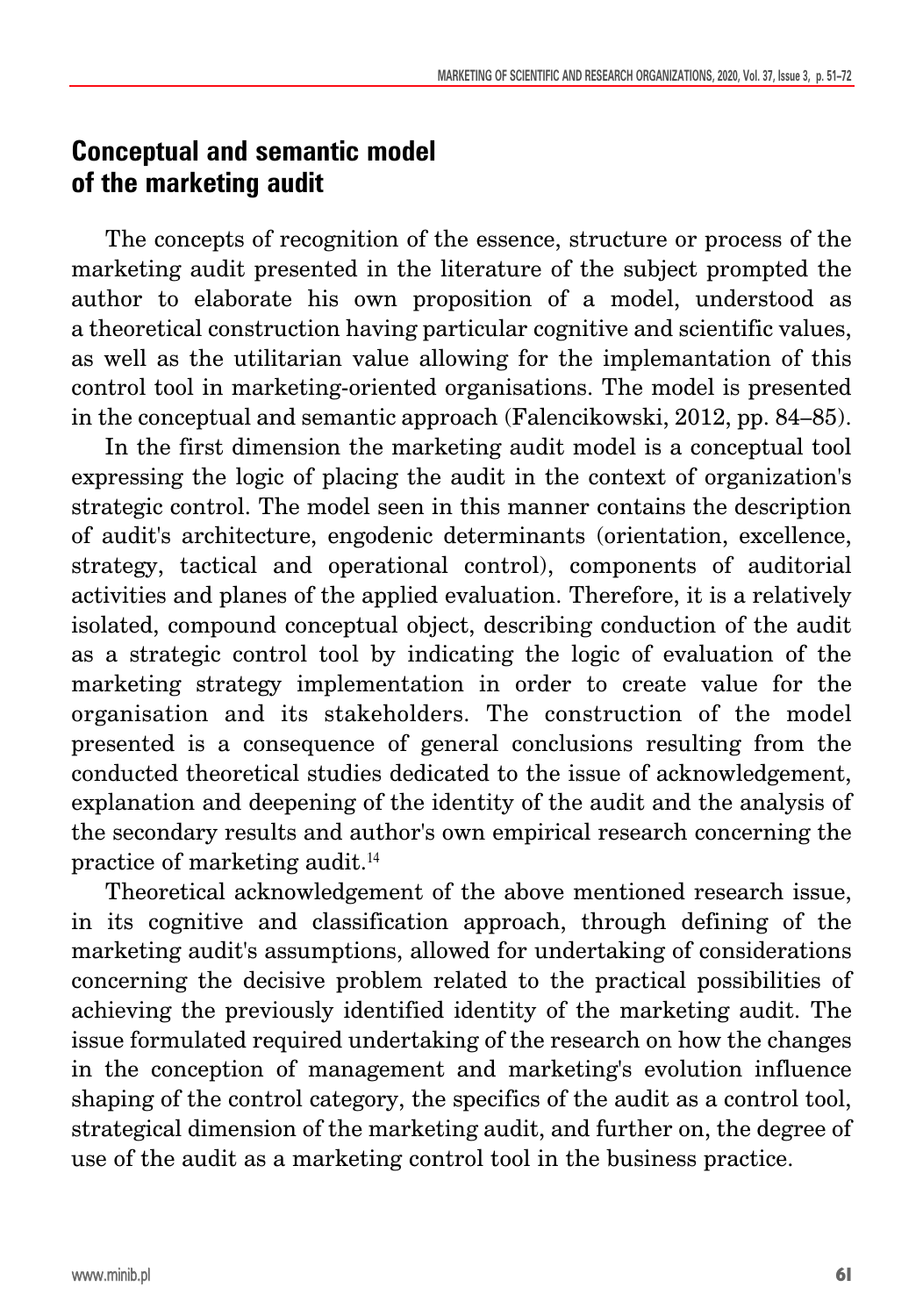On the basis of the theoretical studies it can be concluded that along with the change of directions, science discipline or management methods (Lachiewicz & Matejun, 2012) the role and importance of the control considered as one of the functions of management evolved, but the necessity of directional and intermediate evaluation of the management processes stayed unchanged (Koontz & O'Donnell, 1969; Kuc, 2009; Lisiński, 2011). The concept of marketing regardless of the dimension of changes observed and opinions and approaches appearing as their results, as the integral element of the marketing management process treats the control of conducted activities in the three aspects: its importance, correctness and effectiveness (Kowal, 2010). At the theoretical consideration level the particular importance is ascribed to the strategic control in its various contexts and approaches, incl. evidence-based marketing (Morrell, 2008; Rowley, 2011), measuring marketing performance (Clark & Ambler, 2001; Gao, 2010; Kowal, 2017), business excellence (Haffer, 2011; Kacała & Wierzbic, 2015; Martusewicz, 2017) or quality management (Łuczak & Matuszak-Flejszman, 2007), and from among its tools — marketing audit (Kotler, Gregor & Rodgers, 1989; Dryl & Dryl, 2009; Hadrian, 2012).

The changing concepts and technical methods of conducting an audit evolved both due to development of the management science, and most of all due to changes of the situation in which the real management processes were taking place. These changes demanded applying other approach to the control of organization's activities both in terms of isolating problem areas and methods of problem solving. This gives the basis and the right for constant research for  $-$  on the foundation of up to date experience  $$ the new audit's theoretical solutions, which verified in practice, may help the organisations in gaining the competitive advantage in the market, becoming the key factors of their success and development. Therefore, the new model solutions should be verified and created, which by indicating the fundamental conditions, structural elements, correlations and processes, may constitute the theoretical architecture of an audit, common for the various, specific market environments.

The marketing practice, reflected by the results of the research dedicated to the control of the marketing activities, especially to the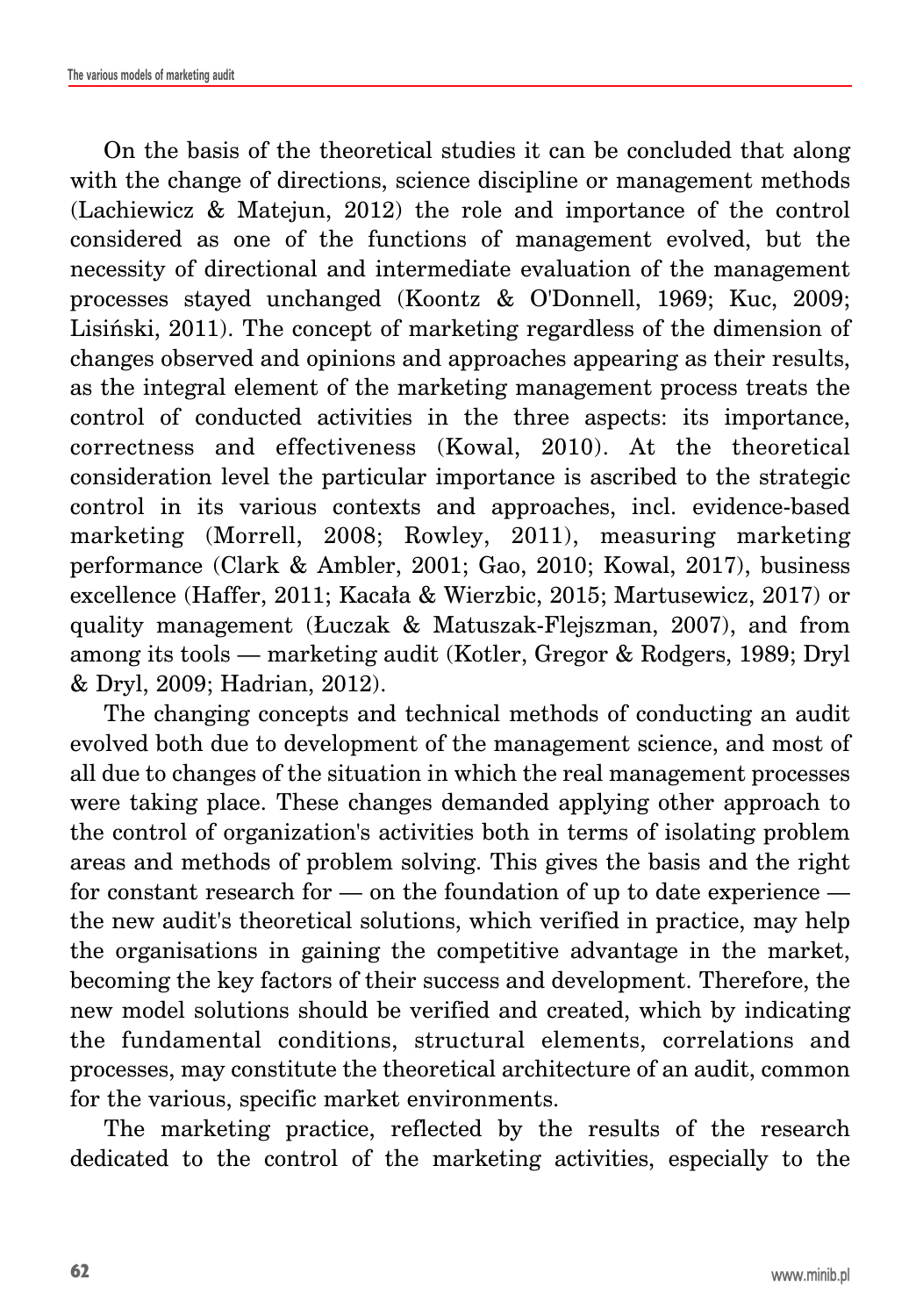marketing audit, doesn't indicate a high degree of use of the marketing audit (Capella & Sekely, 1978; Taghian Shaw, 2002, 2008; Dryl, 2010; Paștiu & Lazea, 2014; Kowal, 2013; Bachnik, 2018; Hadrian, 2020). The observed ways of audit usage in research of marketing problems are not sourced in the expectations, decisions and activities of organisational entities directly responsible for the marketing. They are most often initiated, implemented and supervised by either the superior units or those specialized in conducting of the internal control. They don't possess a clear strategic trait either, often taking satisfaction in the evaluation of correctness realized at the operational level. It brings into question the validity of perceiving these controls as an audit (in the theoretical approach), to which the strategic dimension of the evaluation is ascribed.

The considerations conducted by the author on the nature and practice of the marketing audit were aimed at developing a model which would offer a chance to minimise the theoretical concerns and practical difficulties of the audit implementation discerned so far, but what is more important, confirm its strategical character. It required adopting of the assumptions resulting from the conducted theoretical studies and analysis of the empirical research:

- 1) audit is perceived as one of the control tools of the strategical dimension of marketing;
- 2) the marketing audit demands unambiguous identifying of the perception of the marketing strategy;
- 3) the audit's essence is determined by the evaluation of the relations between the controlled marketing activity areas with the adopted marketing strategies;
- 4) the structure of the control issues does not determine the essence of the audit, it constitutes a problem of a secondary character in relation to the traits determing this strategic contol tool;
- 5) the marketing audit should have its fundamentals on the solid theoretical base, that can be constituted by: the theory of the needs (of the information user), the agency theory, the motivation theory;
- 6) the audit results should allow for and give the foundation for aggregation and comparison of the marketing activities.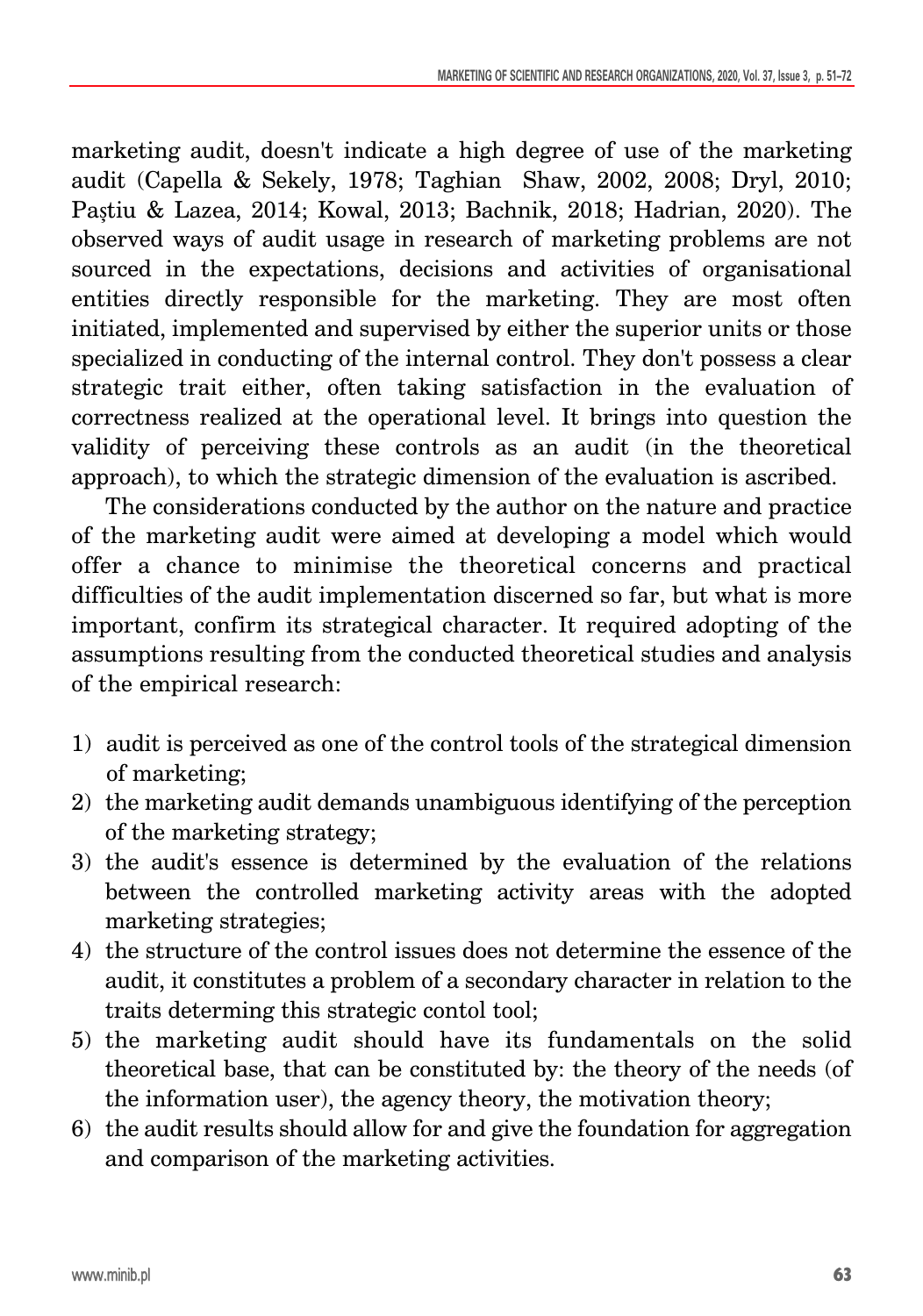Approval of the above-mentioned assumptions allowed for development of the conceptual marketing audit model (Figure 2) in the process comprising the two stages: extracting elements defining the model's construction and indicating the relations between the extracted elements.



**Figure 2. Conceptual model of marketing audit**

Source: own elaboration.

The input elements are the fundamental information contents related to the realisation of the marketing activities, ei. the formulated strategy, as well as the decision and tactical and operational activities, including the control results carried out at these levels of management, as well as the results obtained at the earlier stages of the strategic marketing control of the evaluation of marketing orientation and marketing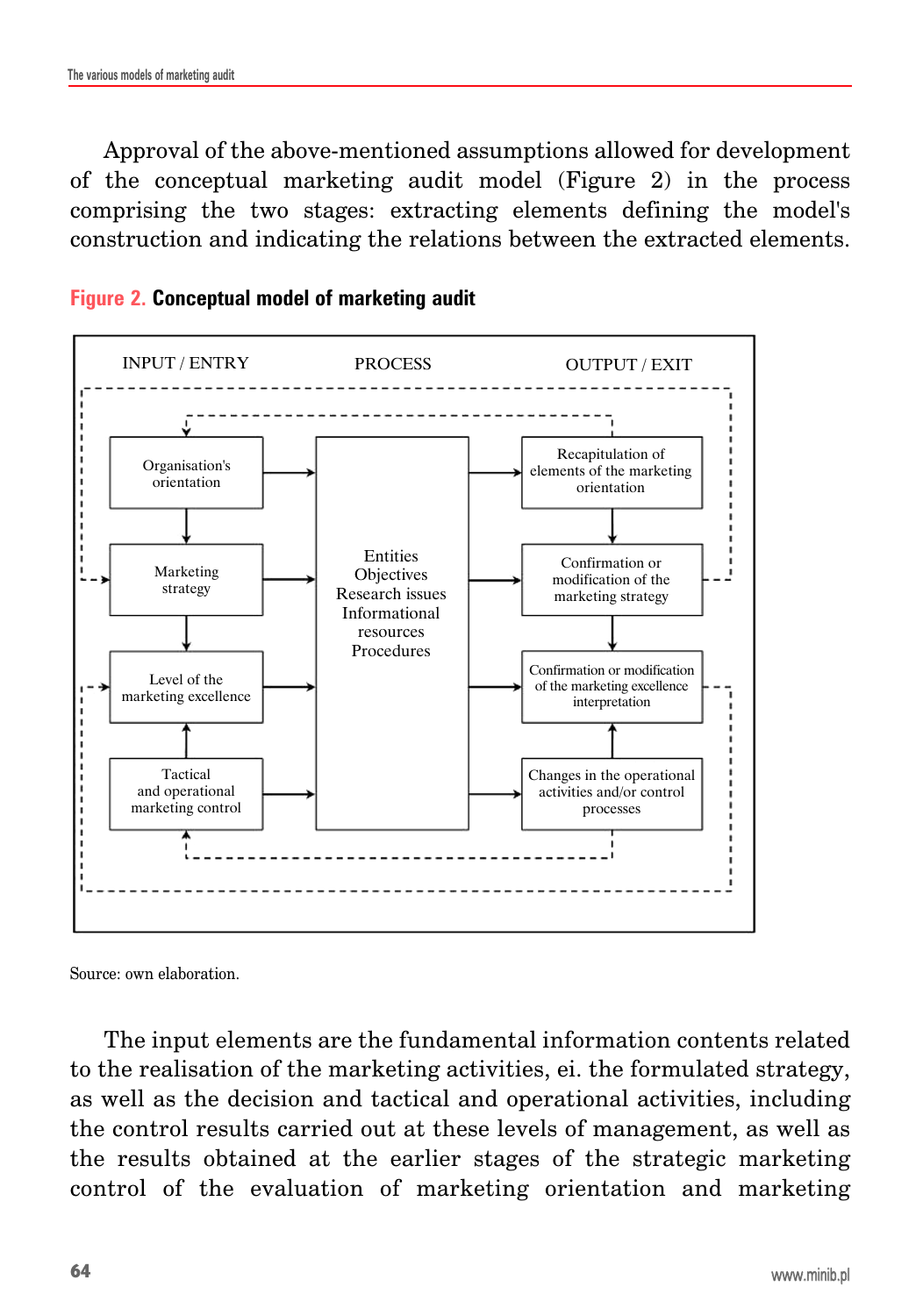excellence. These elements are undergoing the control process in the dimension and form, which are present in its particular operational expression in the individual parts of the audit, such as the goal, audit subject, scope, evaluation criteria, procedures, report, frequency, audit entity, audit initiator and recipient, auditor. The structural elements of the audit are perceived as the integral component parts of the audit. Implementation of the control taking into account the entirety composed in this manner allows for generation of the informational content in the form of the indicated output elements.

The essential condition of application of the presented audit model is adoption of the marketing orientation as a conception of the impact on the market appropriate to the said organization.<sup>15</sup> In the case of a different orientation the indicated objective of the audit is irrelevant (assessment of the implementation of the marketing strategy), which does not exclude conducting the marketing activity evaluation at the lower levels of control.<sup>16</sup> The marketing orientation of the organisation demands outlining direction of action in the form of the marketing strategy understood in any way. The marketing strategy constitutes indispensible and appropriate point of reference of research and evaluation undertaken at the subsequent levels of the strategic control. Therefore, initiation of an audit is basically possible only when the marketing strategy exists.<sup>17</sup> The structural elements used at the stage of an audit process should be treated as conditions differentiating the character of possible to conduct audits, which will decide about its forms, vertical or horizontal, interior or exterior, among others. The elasticity of the audit implementation in relation to the procedures used, scope of the researched issues or the subjects (initiators, conductors, beneficiaries) makes the audit model understood in this manner gain wide possibilities of practical usage, under condition, however that the specifics (features) assigned to this marketing control tool and expressed in the semantic model, will be assured.

The semantic model refers to the generic approach of the model, claiming that it is "a construction, scheme or a description depicting action, structure, features and correlations of a phenomenon or object" (*Wielki słownik języka polskiego*, 2018), omitting the less essential elements of the reality described. The marketing audit is perceived as a strategic marketing control tool, whose objective is to research and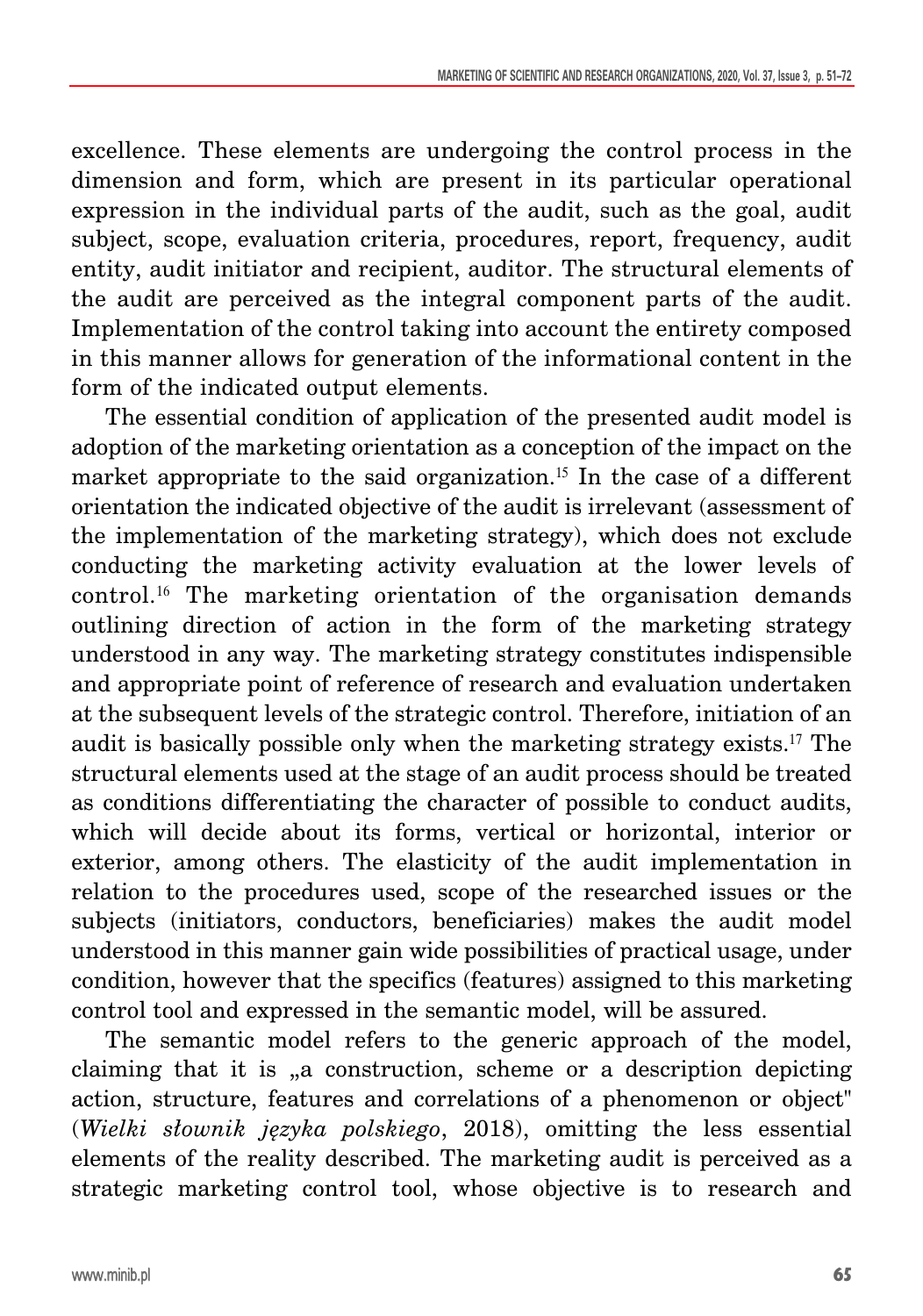evaluate the preparedness, validity and implementation of the organization's marketing strategy. Therefore the marketing audit model in these terms can be expressed as a structure, substance and the supervision system of marketing, developed in order to create a value through confirmation and implementation of the adopted marketing strategy. The marketing audit is a logical-resultant system, whose essence is creation of such a proposition of control activities, which by fulfilling the expectations of its initiators, make use of the possibilities of implementation of specific methods and control techniques (such as an insight view, observation, exterior confirmation, repeated calculations, reperformance, analytical procedures, control questions) in order to achieve the comprehensive, structurized, regular, neutral, independent and professional evaluation of the preparedness and implementation of the marketing strategy (the context evaluation), relevant to the endo- and exogenic conditions of organization's functioning.

# **Conclusion**

The presented model of the marketing audit in its conceptual and semantic approach constitutes a construction which reflects a real structure of an audit, indicating its elements and the relations correlating between them. It should not be treated as an empirically confirmed pattern of the audit process but as an theoretical construction (model as a projection), which owns its meaning for further research on the marketing management and marketing strategic control, constituting an addition to the theory dedicated to these issues (Szarucki, 2011, p. 268). The model's structure is of general enough a character so that it should allow for its usage in the realisation of various forms of an audit (interior as well exterior), conducted on behalf of organisations of a diverse character (scientific and research entities among them), by different audit subjects. Indicated in the literature structures of issues that can constitute an audit subject and the resulting suggestions considering the implementation of various ways of obtaining information content should be treated, on one hand as a hint on the marketing audit implementation, on the other hand — as a very useful in practice basis for creating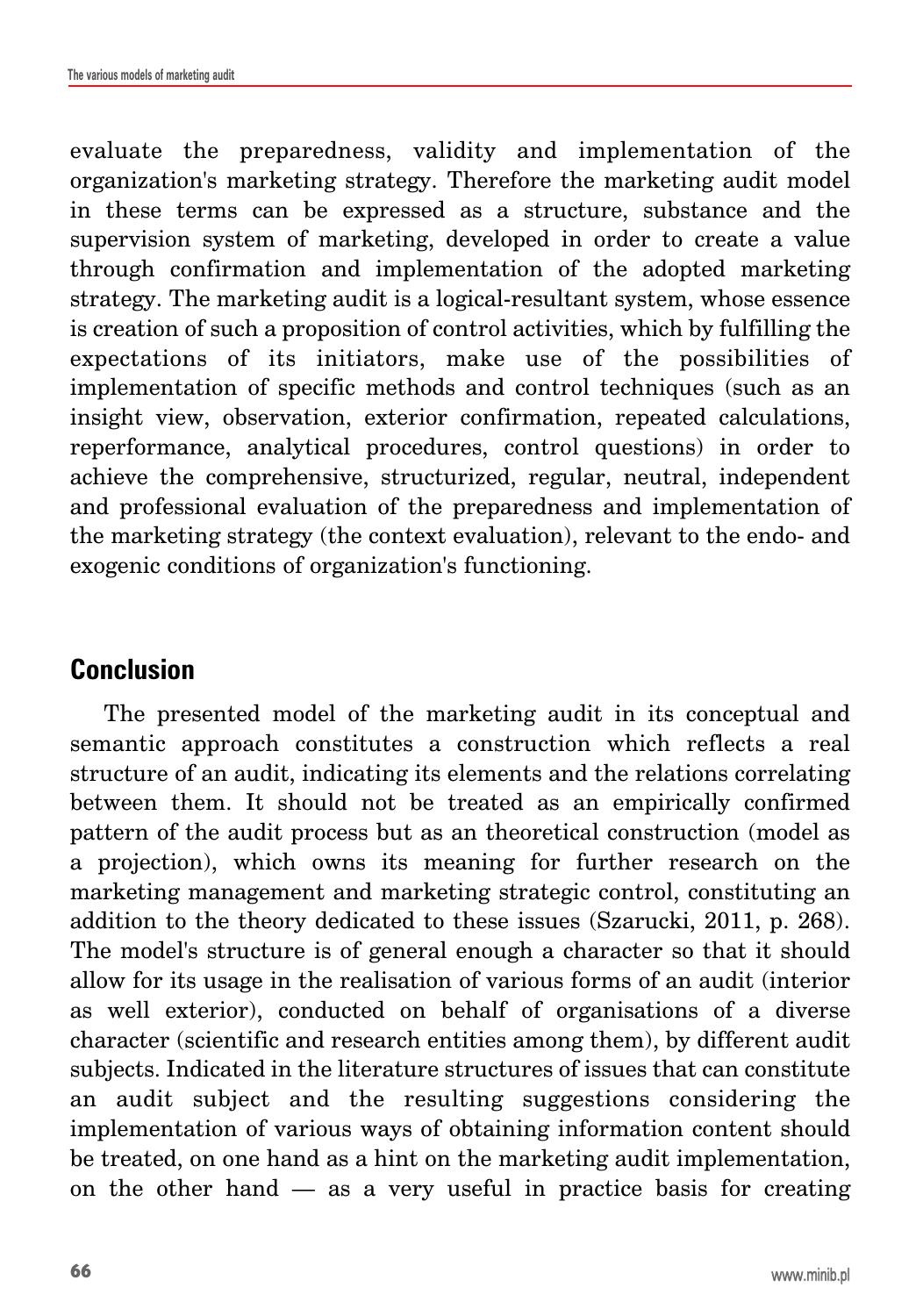a proprietary marketing audit methodology, adjusted to the specific case and real research problem.

The model presented allows for the systematisation and consolidation of the knowledge on the meaning (importance) of an audit as strategic marketing control tool, acknowledging and understanding of the correlations existing during the control process, conditions and elements defining its form. The key importance for the well apprehension of the model is the accepted objective which is making of the evaluation of the relations between the controlled marketing activity areas and the adopted marketing strategy. It demands acknowledging of the category's "marketing strategy" character and its importance in the marketing management of an entity, in the context of the adopted business orientation. It should be remembered that the usability of each model's structure in a large extent is a result of the scope of the knowledge on the subject of the reality mapped by the model, in this case a tool of the strategic control.

The presented proposition should be a stimulus for a discussion and further research of the optimal ways of the marketing control, both in the methodological and pragmatic pane. In the methodical layer there seems to be of particular importance the development in the future of structural solutions of the marketing audit homologous enough as to facilitate the use of the model and the practice, simultaneously giving a chance for comparison of the auditing activities and their results. According to one of the model definitions cited in the introduction, heuristic values are their particular virtue. It seems that the model presented has a heuristic value, allowing to guide and incline the potential users to independent consideration of the notions expressed in its construction: the essence of the control being undertaken, process elements and correlations occuring between them, practical utility and circumstances of the application.

# **Endnotes**

<sup>1</sup> The review was made by conducting a selection of publications placed in the bases analyzed, containing phrases marketing control, marketing audit, and from selected set on the basis of the abstract review and texts of the accessible papers a narrowing has been introduced, limiting only to these, which in a forward manner discussed the issues of the prevalent importance to the author that is presenting a semantic, conceptual, structural or process approach to the audit seen as a marketing control tool. Simultanously the author aimed at eliminating some of the short-comings of the systematic approach based on the research of the commonly approved sets of publications, among others prefering chosen publish houses and publishers, skipping monographic publications (Czakon, 2013, pp. 64–65), referencing also to the texts not recognised in the penetrated bases.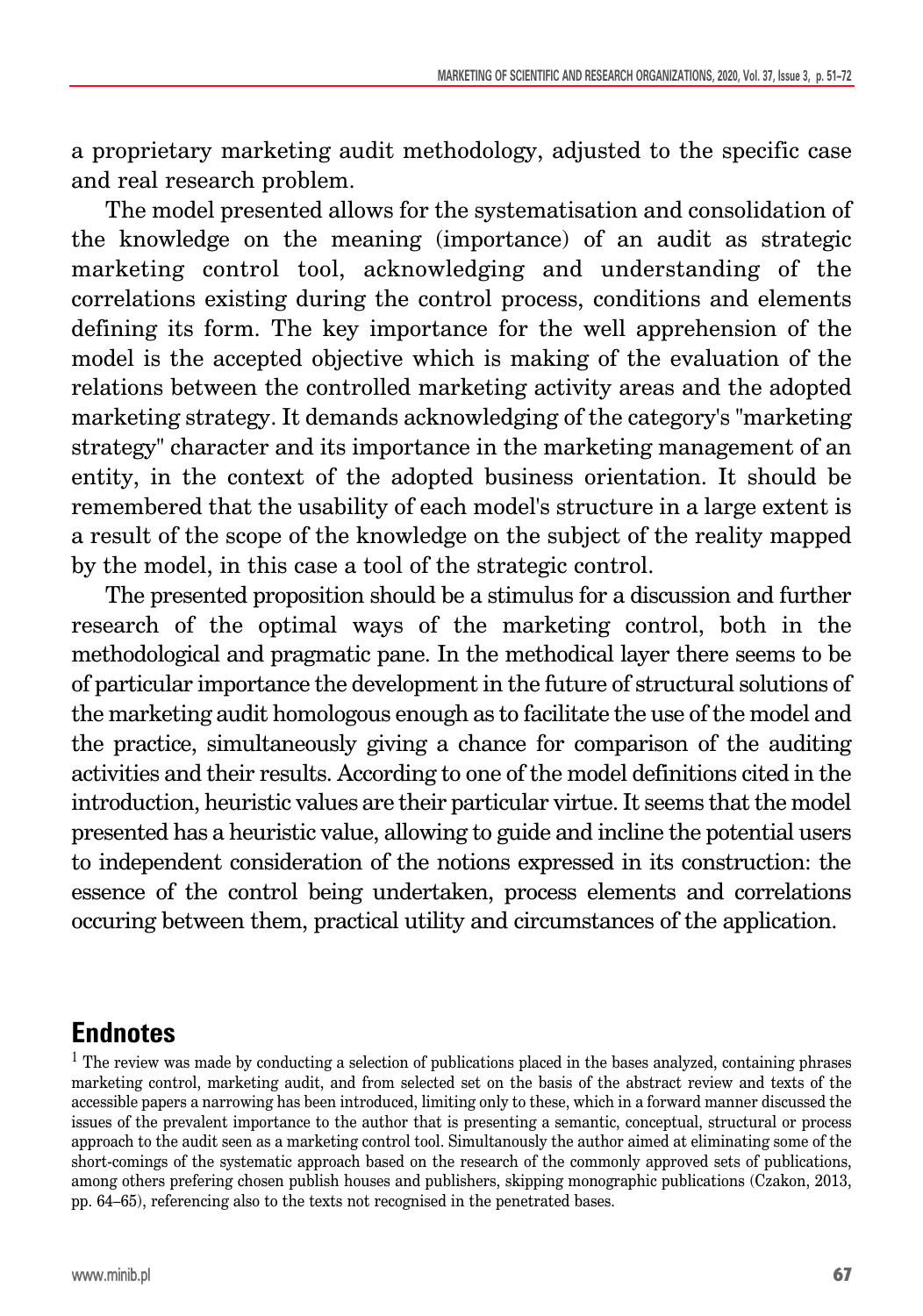$2$  See also (Gospodarek, 2009, pp. 61–81; Szarucki 2011; Łatuszyńska, 2015).

 $3$  An inspiration for author's verbalisation of these terms were presented in the literature definitions of the business models. See, among others (Wiśniewski, 2017).

<sup>4</sup> The themes presented in the article constitute a synthesis of the author's broader considerations, layed-out in the monography (Hadrian, 2020).

 $<sup>5</sup>$  Many of the cause and effect relations are of a complex character, i.e. they are hard to distinct, not everything</sup> can be expressed in the quantity measures, and many of the issues can only be described in the quality aspect.

<sup>6</sup> In the considerations dedicated to the marketing management there are two levels of control distinguished most often: 1) Operational — relating to the operational plan of the marketing activities, evaluating the execution of activities in the specified period of time, in accordance with specific guidelines in order to achieve the indicated objectives, 2) Strategic — constituting an evaluation of the validity of the adopted assumptions regarding directions, strategies, forecasts and policies concerning conducting of the marketing activities and providing a basis for correcting or developing of a new marketing strategy of the enterprise. As a result of adopting of the approach to the control of the marketing activities related to the concept of the value marketing, a three-level control structure was identified (complex marketing evaluation, assessment of the way it influences the market, assessment of marketing tools), which reflects the three levels of control: strategic, tactical, and operational (McDonald & Wilson, 2012, pp. 662–680). Other propositions of the marketing control structure as a criterion for distinguishing its components adopt a subject of control: macroenvironment (Mruk, 1999, pp. 268–270), scheduled tasks, marketing strategy, profit centers and strategic business entities, marketing programs, marketing tactics, the staff responsible for the development and implementation of the programs and tactics, entities from the competitive environment (Baruk, 2002, pp. 204–205; Haas, 1986, pp. 381–412). The review of the evolution of the scientific and practical approaches to the evaluation of the marketing results making use of an abundant set of measuring tools was presented by Clark & Amber (2001).

<sup>7</sup> Tirmann acknowledged that, the main objective of the marketing audit is improvement of the overall marketing performance due to the implementation of the recovery plans: 1) short-term, aimed at ameliorating the current situation, 2) strategical, focusing first of all on integration of the particular changes in the general frame of marketing activities plan in the whole organisation.

 $8$  For selected in that way structural elements of the audit, specific goals were indicated, realisation of which were to be supported by the developed research questions (Kotler, Gregor & Rodgers, 1977, pp. 36–43). In that time there appeared also other propositions of isolating of the most important areas of a widely comprehended marketing control theme, like the 15-element proposition of McConnel (da Gamma, 2012, p. 214) or the 7–element structure proposed by Naylor & Wood (1978) and McDonald (da Gamma, 2012, p. 214).

 $9$  The author presented in it a wide consideration on the subject of the marketing issue, indicating the most important issues, posing a sequence of control questions, directed on finding an answer to a fundamental question: where in the market and sector's sphere are the enterprise and its marketing activities currently placed? (Wilson, 1993, pp. 49–100, 218–225). Of a similar character was the proposition presented by H. W. Goetsch (1983), which included control questions concerning 13 issues constituting the audit's subject. These propositions regarding audit as a tool for planning marketing activities were an expansion of the ideas already presented in the 1960s.

 $10$  This manner of describing of the roles of the marketing audit is an alternative description of its functions in regard to the commonly known classification of functions ascribed to the control or analytical activities.

 $11$  Brownlie (1993) presented an interesting proposition of issues constituting a starting point to the conduction of an audit, which were prepared on the basis of previously published sets of Kotler's, Wilson's, Davidson's and McDonald's control questions. In a condensed approach the marketing audit structure was proposed by Köhler, who specified only four audit areas: the process, strategy, organisation and marketing-mix.

 $12$  Tvede i Ohnemus (2001) distincted eleven research issues, within which, aside the already indicated elements, they extracted current marketing research problems, such as value, digital technological environment of the enterprise, or the reaction speed. In the proposition of the consulting company Copernicus described by Kotler there were indicated twenty-one general areas of marketing control.

<sup>13</sup> Entities conducting marketing audit have always a possibility to construct their own concept of scope of an audit and prepare a research tool, nonetheless by falling within the general framework of the presented structural solutions the controls conducted by them give an opportunity to make a comparison of the obtained results.

 $14$  The complete material of the conducted intellectual process leading to the presented model solutions was presented in (Hadrian, 2020).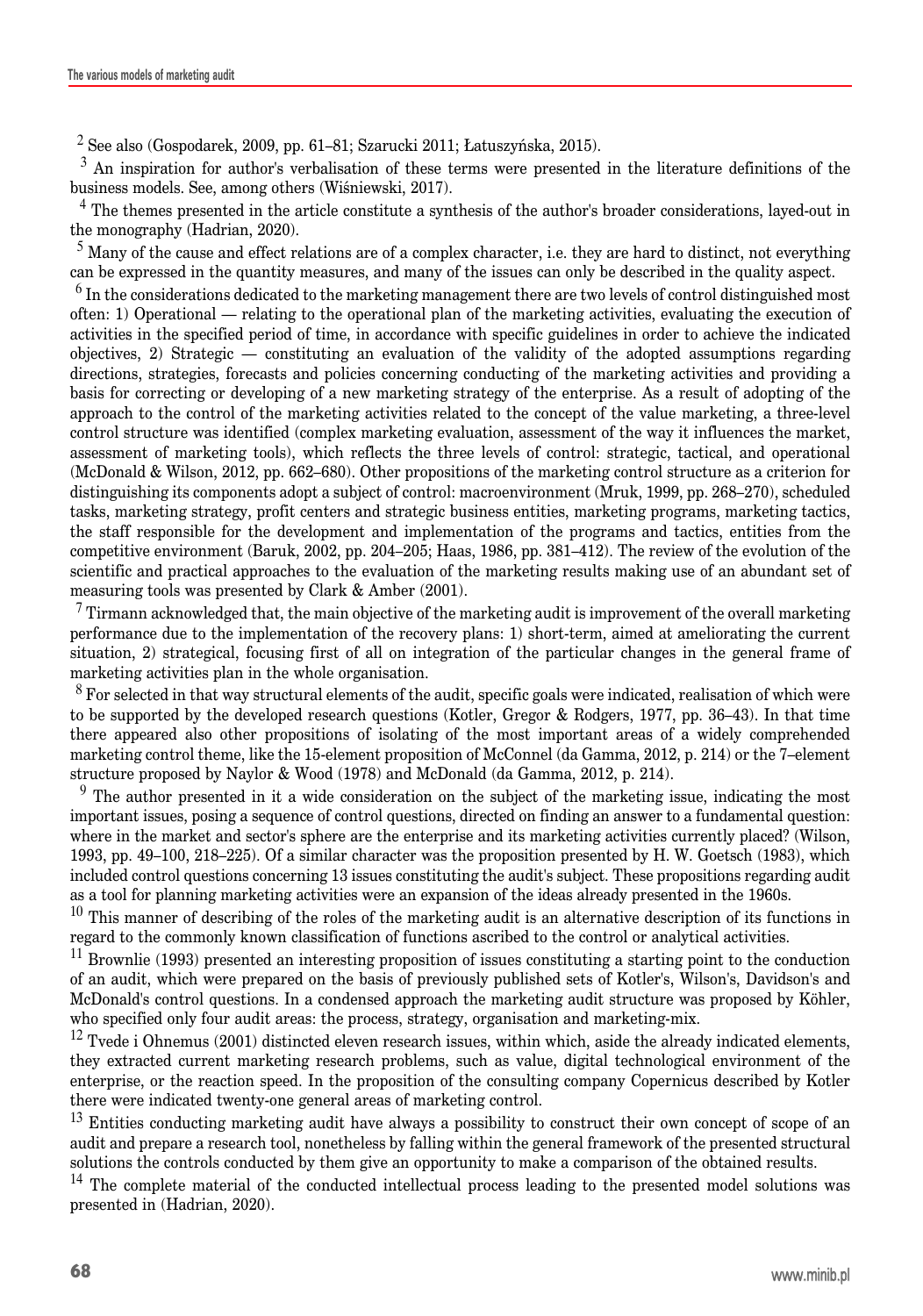<sup>15</sup> It makes no point in the case of the marketing audit to consider whether the marketing orientation was rightly chosen as the organisation's conception of development. The issue should be an evalution subject on the higher level of organization's managament, in the context of a wide set of conditions, exceeding the marketing-related only considerations.

<sup>16</sup> In the situation when the organization has not adopted a marketing orientation, thus it is managed accordingly to other orientation's rules, the marketing functioning as an auxiliary area supporting the organization's activities is not excluded. It is then justified to lead the marketing control assuming the relevant criteria and evaluation tools of the tactical and operational character

 $17$  It may appear that in the audited organization the marketing strategy either hasn't been formulated at all or not in a sufficient enough and/or inappropriate way. It means impossibility of (or restriction in) reaching conclusions on the correctness of the marketing activities being realised in relation to the strategic indications. This kind of situation unambiguously indicates an error in the marketing management system, which results in the lack of coordination of marketing activities at subsequent levels of management and the interpretive liberty of the results being obtained, as the consequence of lack of the reference points for the unambiguous evaluation.

# **References**

- 1. Bachnik, K. (2018). Audyt marketingowy w małych i średnich przedsiębiorstwach. In: A. Skowronek-Mielczarek (ed.), *Audyt biznesowy w działalności małych i średnich przedsiębiorstw* (109–138). Warszawa: Oficyna Wydawnicza SGH.
- 2. Baruk, B. (2002). Nowoczesna strategia marketingowa. *Aspekty strukturalne i procesowe*. Warszawa: Wydawnictwo Naukowe PWN.
- 3. Brownlie, D. (1993). The Marketing Audit: A Metrology of Explanation. *Marketing Intelligence and Planning*, *11*(1), 4–12.
- 4. Buzzell, R. D. (1958). *Marketing Productivity*. Columbus: Ohio State University. Retrieved from https://etd.ohiolink.edu/!etd.send\_file?accession=osu1486464627808243 &disposition=inline
- 5. Capella, L. M., Sekely, W. S. (1978). The Marketing Audit: Methods, Problems and Perspectives. *Akron Business and Economic Review*, *9*(3), 37–41.
- 6. Clark, B. H., Ambler, T. (2001). Marketing Performance Measurement: Evolution of Research and Practice. *International Journal of Business Performance Management*, *3*(2/3/4), 231–244.
- 7. Czakon, W. (2013). Metodyka systematycznego przeglądu literatury. In: W. Czakon (ed.), *Podstawy metodologii badań w naukach o zarządzaniu*. Warszawa: Wolters Kluwer.
- 8. Dryl, W. (2010). *Audyt marketingowy*. Warszawa: CeDeWu.
- 9. Dryl, W., Dryl, T. (2009). Kontrola marketingowa z wykorzystaniem audytu marketingowego jako determinanta sukcesu współczesnych organizacji. *Prace i Materiały Wydziału Zarządzania Uniwersytetu Gdańskiego*, (2), 518–526.
- 10. Enis, B. M., Mokwa, M. P. (1979). The Marketing Management Matrix: A Taxonomy form Strategy Comprehension. In: O. C. Ferrell, S. W. Brown, Ch. W. Lamb Jr. (eds), *Conceptual and Theoretical Developments in Marketing* (485–505). New York: American Management Associations.
- 11. Falencikowski, T. (2012). *Spójność modeli biznesu. Koncepcja i pomiar*. Warszawa: CeDeWu.
- 12. da Gama, A. P. (2012). Marketing Audits: The Forgotten Side of Management? *Journal of Targeting, Measurement and Analysis for Marketing*, *20*(3/4), 212–222.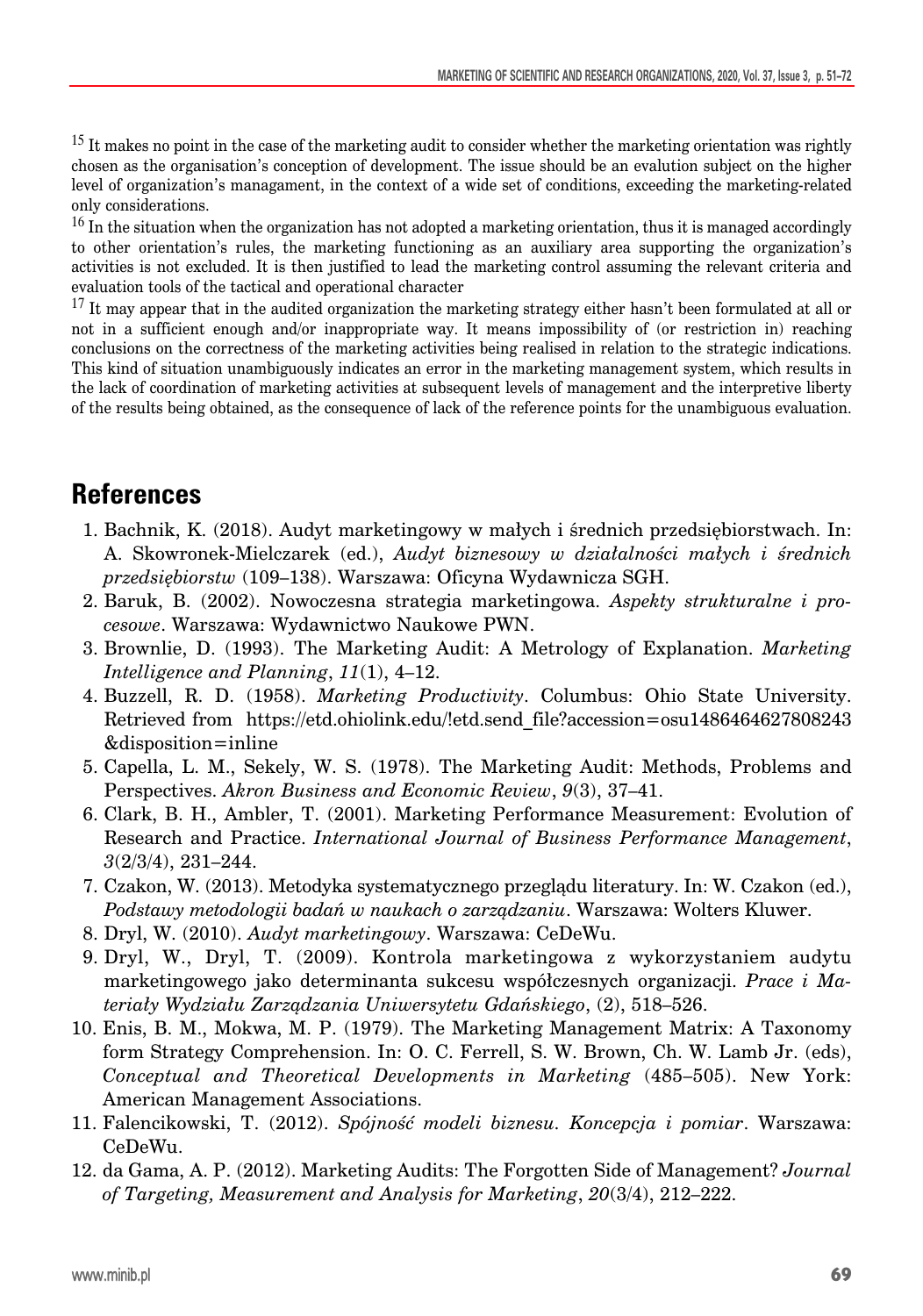- 13. Gao, Y. (2010). Measuring marketing performance: A review and a framework. *The Marketing Review*, *10*(1), 25–40.
- 14. Glinkowska, B. (2010). Modelowanie w procesach usprawniania organizacji uwagi teoretyczno-metodyczne. *Acta Universitatis Lodziensis. Folia Oeconomica*, *234*, 255–263.
- 15. Goetsch, H. W. (1983). Conduct a Comprehensive Marketing Audit to Improve Marketing Planning. *Marketing News*, *18*(March).
- 16. Gospodarek, T. (2009). Modelowanie w naukach o zarządzaniu oparte na metodzie programów badawczych i formalizmie reprezentatywnym. *Prace Naukowe Uniwersytetu Ekonomicznego we Wrocławiu. Seria : Monografie i Opracowania*, (44).
- 17. Haas, R. W. (1986). *Industrial marketing management*. Boston: PWS-Kent Publishing Company.
- 18. Hadrian, P. (2012), Audyt marketingowy w przedsiębiorstwie XXI wieku wybrane kierunki rozwoju. In: A. Czubała, R. Niestrój, J. W. Wiktor (eds), *Kierunki rozwoju współczesnego marketingu* (69–93). Kraków: Fundacja Uniwersytetu Ekonomicznego w Krakowie.
- 19. Hadrian, P. (2020). *Audyt marketingu strategiczne narzędzie kontroli marketingu. Studium teoretyczno-metodyczne*. Kraków: Wydawnictwo Uniwersytetu Ekonomicznego w Krakowie.
- 20. Haffer, R. (2011). *Samoocena i pomiar wyników działalności w systemach zarządzania przedsiębiorstw*. Toruń: Wydawnictwo Naukowe Uniwersytetu Mikołaja Kopernika.
- 21. Kacała, J., Wierzbic, A. (2015). Od systemów znormalizowanych do doskonałości biznesowej. *Management Forum*, *4*(4), 32–39.
- 22. Köhler, R. (1993). *Beiträge zum Marketing-Management*. Stuttgart: Schäffer-Poeschel Verlag.
- 23. Koontz, H., O'Donnell, C. (1969). *Zasady zarządzania. Analiza funkcji kierowniczych*. Warszawa: PWN.
- 24. Kotler, Ph. (1967). *Marketing Management: Analysis. Planning. and Control*. Upper Saddle River: Prentice-Hall.
- 25. Kotler, Ph. (1977). *Marketing Management*. New York: Prentice Hall.
- 26. Kotler, Ph. (2006). *Kotler o marketingu. Jak tworzyć, zdobywać i dominować na rynkach*. Gliwice: Helion.
- 27. Kotler, Ph., Gregor W. T., Rodgers W. H. (1977). The Marketing Audit Comes of Age. *Sloan Management Review*, *18*(Winter), 25–43.
- 28. Kotler, Ph., Gregor, W. T., Rodgers, W. H. (1989). The Marketing Aaudit Comes of Age. *Sloan Management Review*, *30*(Winter), 49–62.
- 29. Kowal, W. (2010). *Kontrola skuteczności marketingowej problem zmienności interpretacji i pomiaru*. Wrocław: Wydawnictwo Uniwersytetu Ekonomicznego we Wrocławiu.
- 30. Kowal, W. (2013). System kontroli marketingowej w świetle wyników badań polskich przedsiębiorstw. *Marketing i Rynek*, (3), 17–24.
- 31. Kowal, W. (2017). Marketing performance management w erze digitalizacji. *Handel Wewnętrzny*, *5*(370), 241–249.
- 32. Kuc, B. R. (2009). *Kontrola jako funkcja zarządzania*. Warszawa: Difin.
- 33. Lachiewicz, S., Matejun, M. (2012). Ewolucja nauk o zarządzaniu. In: A. Zakrzewska-Bielawska (ed.), *Podstawy zarządzania* (85–141). Warszawa: Oficyna a Wolters Kluwer Business.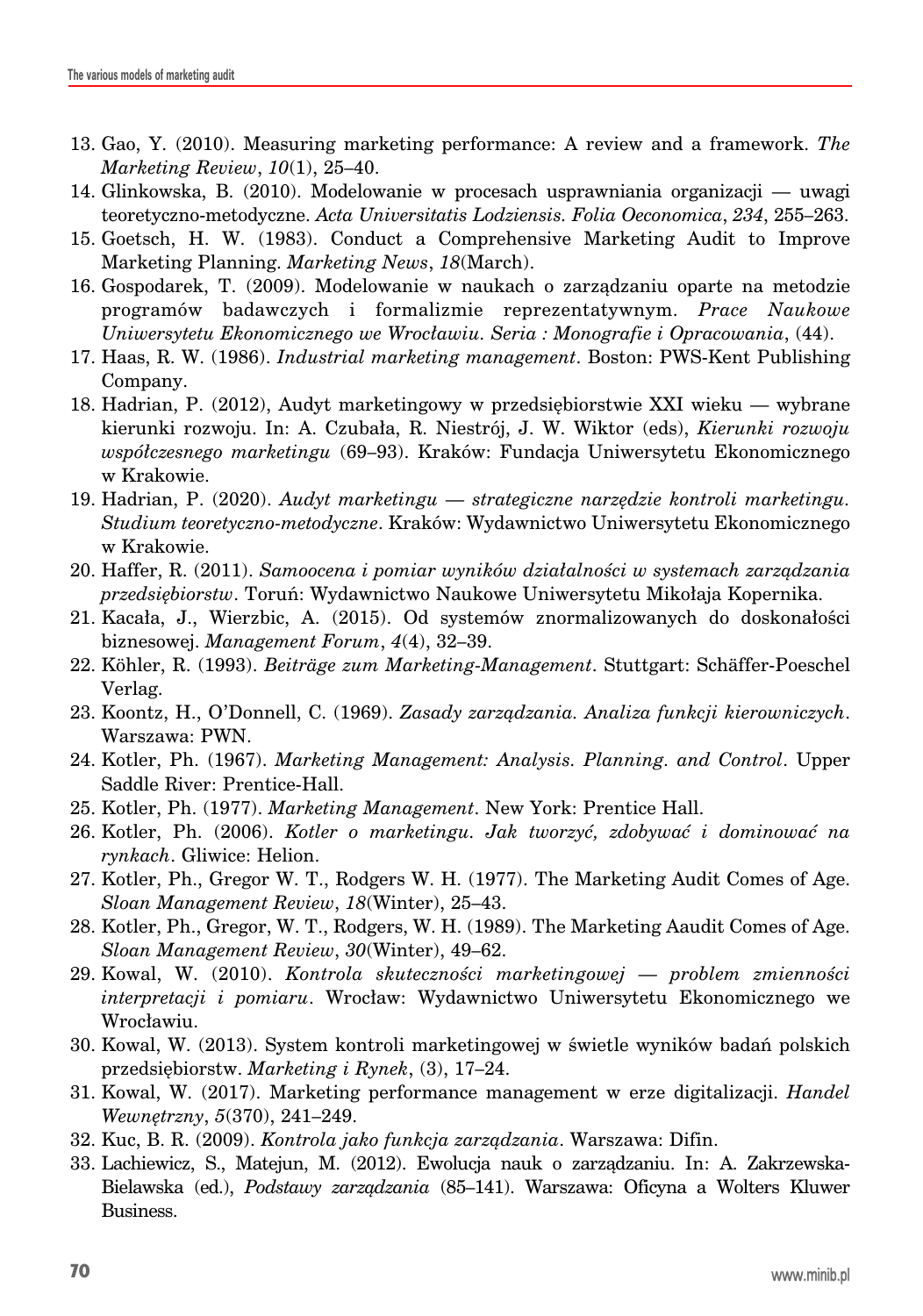- 34. Lisiński, M. (2011). Pojęcie kontroli i jej formy. In: M. Lisiński, *Audyt wewnętrzny w doskonaleniu instytucji. Aspekty teoretyczno-metodologiczne i praktyczne* (15–25). Warszawa: PWE.
- 35. Łatuszyńska, M. (2015). Modelowanie i symulacja w zarządzaniu produkcją. *Przegląd Organizacji*, (12), 51–57.
- 36. Łuczak, J., Matuszak-Flejszman, A. (2007). *Metody i techniki zarządzania jakością. Kompendium wiedzy*. Poznań: Quality Progress.
- 37. Martusewicz, J. (2017). Wdrażanie modeli doskonałości w przedsiębiorstwach MŚP. *Zeszyty Naukowe Politechniki Śląskiej. Seria: Organizacja i Zarządzanie*, *114*(1993), 335–345.
- 38. McDonald, M. , Wilson, H. (2012). *Plany marketingowe*. Warszawa: Oficyna a Wolters Kluwer business.
- 39. Mokwa, M. (1986). The Strategic Marketing Audit: An Adoption/Utilization Perspective. *Journal of Business Strategy*, *6*(4), 88–95.
- 40. Morrell, K. (2008). The narrative of "evidence-based" management: A polemic. *Journal of Management Studies*, *45*(3), 613–635.
- 41. Mruk, H. (1999). Kontrola marketingowa. In: H. Mruk (ed.), *Podstawy marketingu* (266–279). Poznań: Wydawnictwo Akademii Ekonomicznej w Poznaniu.
- 42. Myers, J. G., Massy, W. F., Greyser, S. A. (1980). *Marketing Research and Knowledge Development*. Englewood Cliffs: Prentice-Hall.
- 43. Naylor, J., Wood, A. (1978), *Practical Marketing Audits: A Guide to Increased Profitability*. New York: John Wiley & Sons.
- 44. Nowak, S. (2007). *Metodologia badań społecznych*. Warszawa: Wydawnictwo Naukowe PWN.
- 45. Nowosielski, S. (2009). Modelowanie procesów gospodarczych w literaturze i praktyce. In: S. Nowosielski (ed.), *Podejście procesowe w organizacjach*. Wrocław: Wydawnictwo Uniwersytetu Ekonomicznego we Wrocławiu.
- 46. Oxenfeldt, A. (1959). The Marketing Audit as a Total Evaluation Program. In: A. Newgarden, E. R. Bailey (eds), *Analyzing and Improving Marketing Performance: "Marketing Audits" in Theory and Practice* (25–36). New York: American Management Associations.
- 47. Oxenfeldt, A. (1966). *Executive Action in Marketing*. Belmont: Wadsworth Publishing.
- 48. Paștiu, C., Lazea, R. (2014). Marketing audit in industrial companies in Romania. *Progress in Eeconomic Sciences*, (1), 281–288.
- 49. Piercy, N. (2003). *Marketing. Strategiczna reorientacja firmy*. Warszawa: Felberg.
- 50. Rothman, F. (1964). Intensive Competitive Marketing, *Journal of Marketing*, *28*(3), 10–17.
- 51. Rowley, J. (2011). Evidence-Based Marketing: A Perspective on the "Practice Theory Divide". *International Journal of Market Research*, *54*(4), 521–541.
- 52. Sessions, R. (1959). What a Soundly Conducted Marketing Audio can Accomplish. In: A. Newgarden, E. R. Bailey (eds), *Analyzing and Improving Marketing Performance: "Marketing Audits" In Theory and Practice* (20–24). New York: American Management Associations.
- 53. Shuchman, A. (1959). The Marketing Audit: Is Nature, Purposes and Problems. In: A. Newgarden, E. R. Bailey (eds), *Analyzing and Improving Marketing Performance: "Marketing Audits" in Theory and Practice* (11–19). New York: American Management Associations.